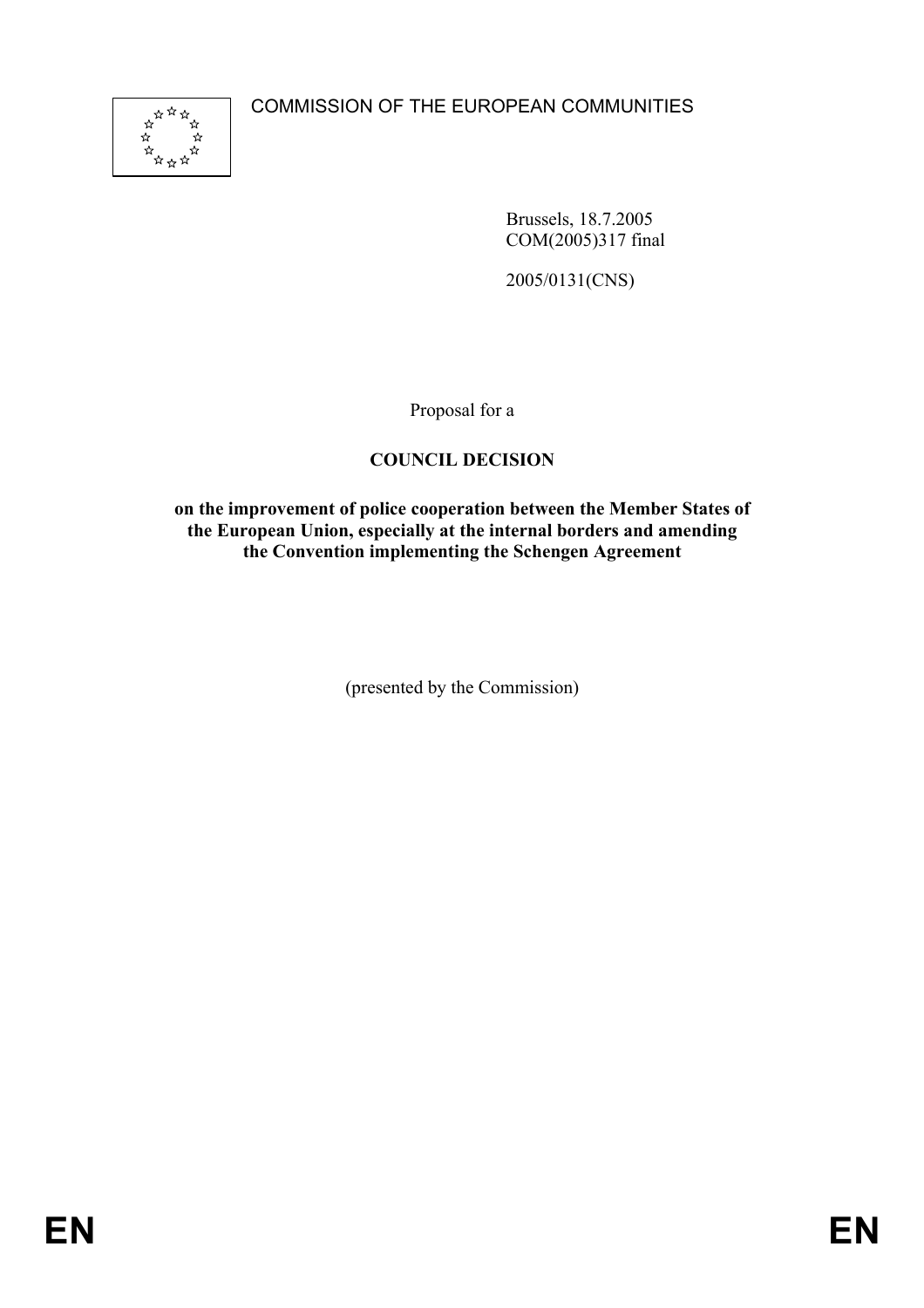## **EXPLANATORY MEMORANDUM**

### **1) CONTEXT OF THE PROPOSAL**

### • **Grounds for and objectives of the proposal**

The proposal for a Council Decision on the improvement of cooperation at the internal borders of Member States of the European Union is mentioned in the Legislative and Working Programme of the Commission (CLWP) for 2005, ref. IRMS 2004/JLS/036 since it was already mentioned in the CLWP for 2004.

In the Hague Programme of 4 November 2004, the European Council invites the Commission to bring forward proposals to further develop the Schengen-acquis in respect of operational cross border police cooperation, and in its Declaration on combating terrorism of 29 March 2004, it had instructed the Council, among other things, to examine measures in the area of "cross-border hot pursuit" and called for further development of the legislative framework.

#### • **General context**

The Treaty of Amsterdam made the progressive establishment of an area of freedom, security and justice a new goal of the Union.

Free movement of persons within that area requires action to counter security deficits caused by the abolition of border controls, as perpetrators of criminal acts are equally able to move as freely as law abiding citizens. Impunity caused by obstacles to cooperation must be removed.

In border regions the impact of the permeable coexistence of different jurisdictions is most felt in everyday police work. The need for appropriate cooperation mechanisms is therefore most acute in those regions, i.e. to address the security challenges exceeding those existing elsewhere in the Union. Although each region is unique, as regards demography, geography and prosperity, similarities in cooperation needs permit to develop a common framework to tackle the obstacles to cooperation, coordination of activities and information exchange. If this common framework fails, the different practices and rules for detection, investigation and prosecution of crimes with cross-border implications will thwart law enforcement and lead to distortions in security.

To meet these challenges, and in the absence of a general framework, Member States concluded bilateral agreements between themselves. The Schengen Convention limits itself to generalities, leaving details to Member States. However, the situation that emerged, the experience gained and the demands made to the EU level, require to legislate on basic common principles, to improve existing mechanisms and provide for structures that further development.

Among the structures that emerged, some have proven to be extremely efficient, such as the permanent cooperation centres that bring the local law enforcement stakeholders at both sides at the border under one roof.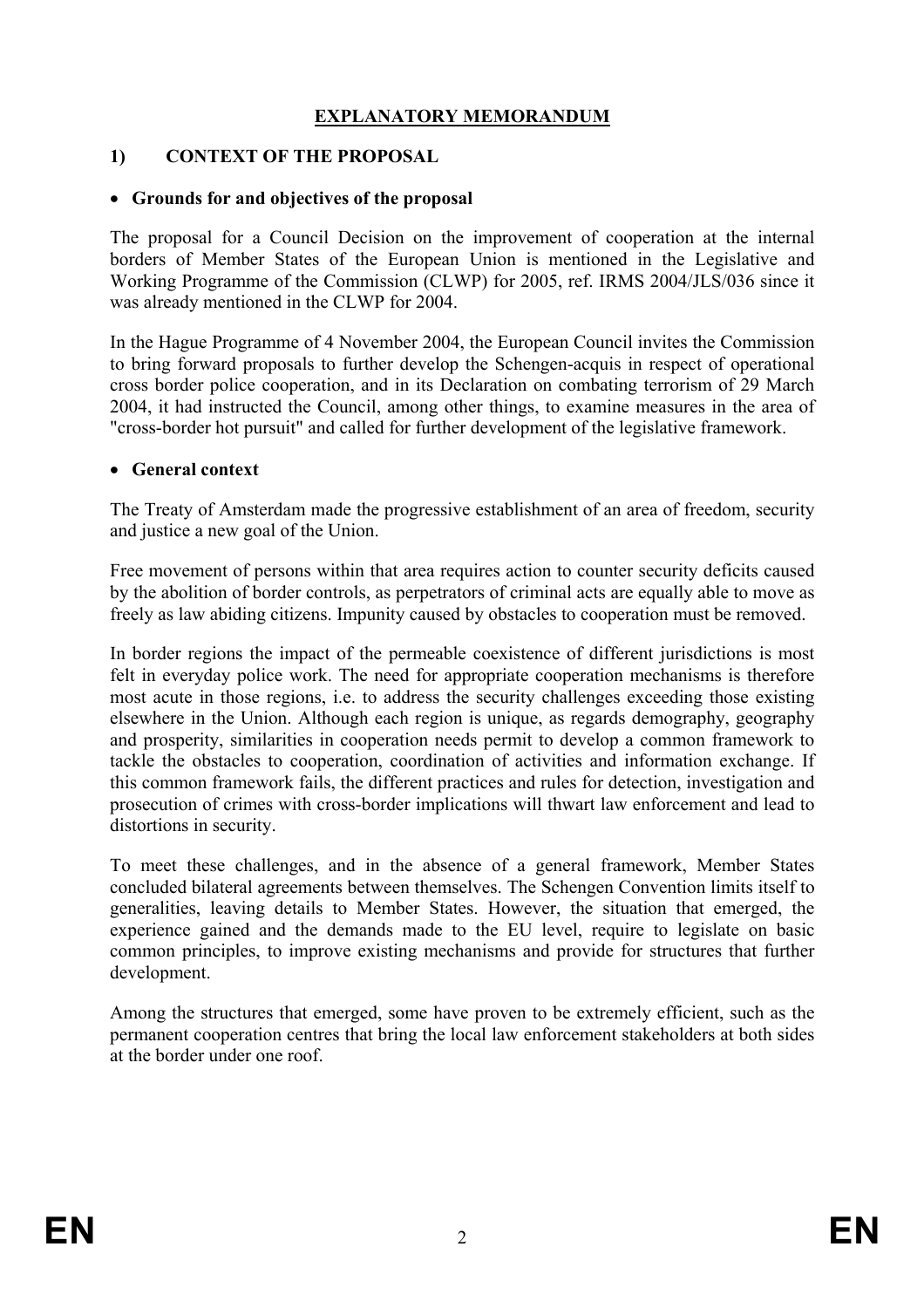## • **Existing provisions in the area of the proposal**

The Tampere Council Conclusions of 1999 provided for details on the normative and, to a lesser degree, operational underpinnings to the area of freedom, security and justice that were introduced by the Treaty on European Union, i.e. the Treaty of Amsterdam of 1997.

The 1998 Vienna Action Plan<sup>1</sup>, that remains valid under the Amsterdam Treaty, called for extension of cross-border cooperation, like the establishment of permanent cooperation structures in the form of Joint Police Stations and Police and Customs Cooperation Centres at internal borders.

The Schengen Convention of 1990 that was incorporated into the EU framework by the Treaty of Amsterdam, provides for the abolition of border controls while at the same time reinforcing control measures at the external borders. To off set security deficits caused by the abolition of border controls new mechanisms were introduced to enable and promote police cooperation.

In the Hague Programme of 5 November 2004, the European Council invites the Commission to come up with proposals to further develop the Schengen acquis in respect of operational cross border police cooperation.

## • **Consistency with other policies and objectives of the Union**

This Decision is consistent with the policies for the progressive establishment of the area of freedom, security and justice.

## **2) CONSULTATION OF INTERESTED PARTIES AND IMPACT ASSESSMENT**

## • **Consultation of interested parties**

No specific consultations were necessary. The conclusions that such consultations could have provided exist in the context of previous and ongoing activities at EU level (research, Council groups and other European forums dealing with police cooperation). They had consistently flagged the issues that are dealt with in the Decision as structural cross-border framework needs. The most important sources that were used are (1) the Communication from the Commission to the European Parliament and the Council on enhancing police and customs cooperation in the European Union (COM(2004)376 final) of 18.05.2004, in which context the Commission has consulted the law enforcement authorities of the Member States, and was based a) on extensive research, and b) the results of the Schengen Evaluation process over the years 2000-2004 ; (2) the Catalogue of recommendations for the correct application of the Schengen acquis and best practices: part on Police Co-operation (doc 9788/01/03 SCH-EVAL 40 COMIX 328 rev 1 of 16 June 2003), that contained concrete recommendations by the law enforcement authorities for improvements in the field covered by the current proposal ; (3) the outcome of discussions in the European Chiefs of Police Task force on reinforcing police cooperation in the areas at the common borders ; (4) the conclusions of the seminar "Policing without frontiers", held in The Netherlands in March 2004.

<sup>1</sup> OJ C 19 of 23.1.1999, p. 1.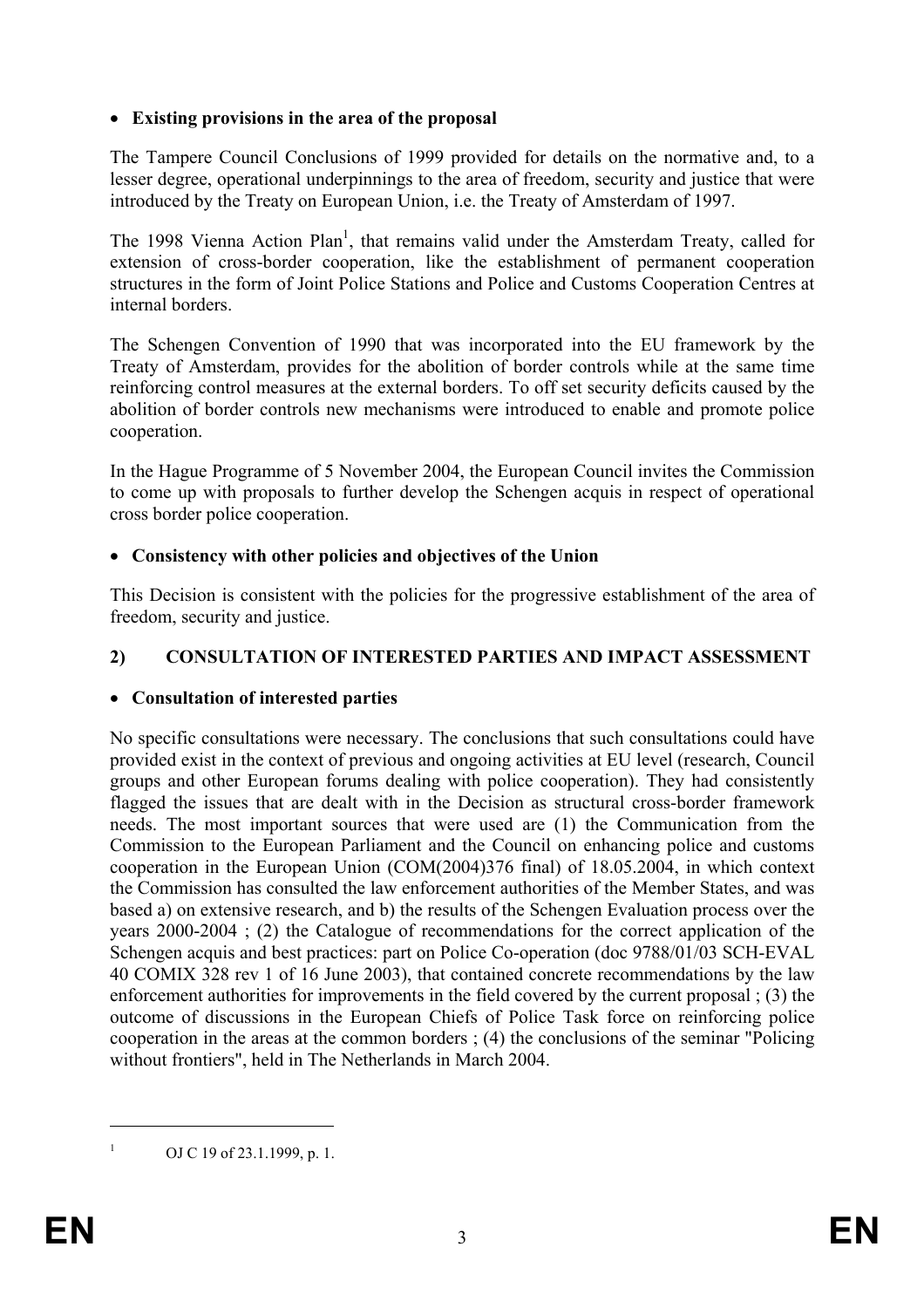## • **Collection and use of expertise**

Not applicable.

## • **Impact assessment**

As regards impact on fundamental rights, it should be emphasised that the direct aim of the Decision is to contribute to the implementation of Articles 2 and 3 of the Charter of Fundamental Rights which state that everyone has the right to life and physical integrity; it does this by promoting cross border law enforcement cooperation while respecting the different legal traditions and systems of the Member States as well as other fundamental rights and principles recognised by the Charter. Furthermore, the processing of data is protected in accordance with Article 8 of the Charter.

## **3) LEGAL ELEMENTS OF THE PROPOSAL**

## • **Summary of the proposed action**

The Decision provides for a transparent, common framework within which cross-border police cooperation, especially at the common borders, is carried out and can further develop. To that end, the Decision lays down general rules to promote strategic and operational cooperation between law enforcement authorities, and in doing so work towards fulfilling the mandate of Article 29 TEU, i.e. to provide the citizens of the European Union with a high level of safety. More specifically, this aim is met by (a) strengthening and improving information exchange on all matters concerning cooperation between law enforcement authorities; (b) taking joint action in the coordination of strategic and operative activities on a permanent basis; (c) taking joint action in carrying out operational activities, (d) extending existing cross-border capabilities and (e) providing oversight and cooperation structures to further future development. This Decision does not affect the abolition of internal border checks as laid down in Article 2 of the Schengen Convention.

## • **Legal basis**

The legal basis for the proposal is provided by Articles  $30(1)(a)$ , (b), (c), 32 and 34 (2)(c) TEU. Under Article 5(1) of the Protocol integrating the Schengen acquis into the framework of the European Union, proposals and initiatives to build upon the Schengen acquis are subject to the relevant provisions of the Treaties.

## • **Subsidiarity principle**

The subsidiarity principle applies as the proposal does not fall under the exclusive competence of the European Union.

The objectives of the proposal cannot be sufficiently achieved by the Member States for the following reasons:

The aim of the proposal is to bring out in a transparent framework the common principles for law enforcement cooperation that apply across the Union. This will promote law enforcement at an equivalent high level, and avoid distortions because of discrepancies detrimental to the security of citizens. This objective can -as a matter of fact- not be achieved by Member States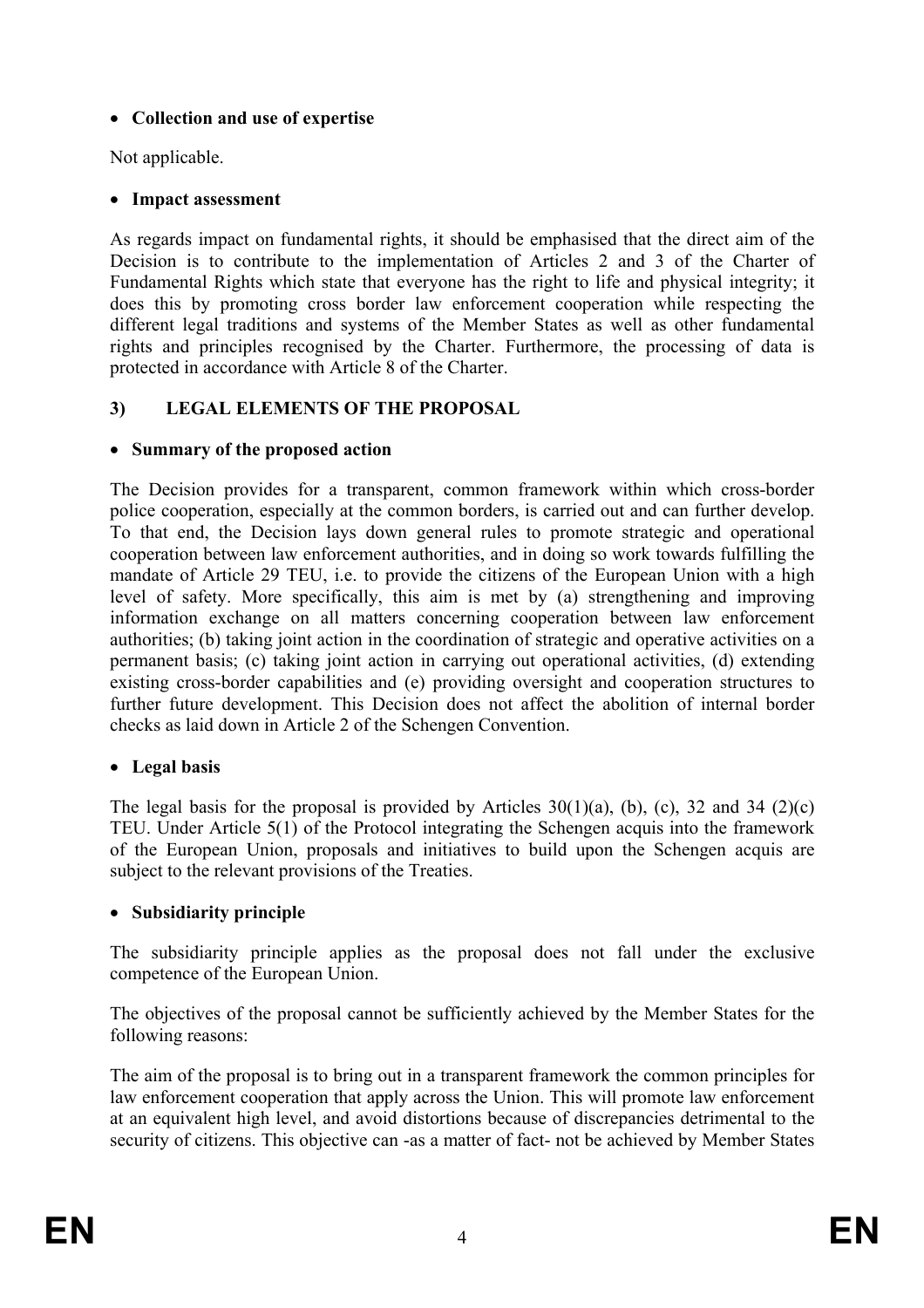acting alone. In addition to this the amendment of the Schengen Convention achieved by the Decision can not be attained by Member States acting alone.

Member State can not manage its security in isolation, because of the permeability of the borders, but also because of the interdependency of their law enforcement communities. The resulting joint responsibility for the security of the Union, conceived as an area of freedom, security and justice, in general and for each other's security in particular require instruments like the current Decision. The proposal brings the different forms and features that came into being since the entry into force of the Schengen Convention under one transparent framework. Failing this law enforcement practice in the different parts of the Union, and with that, the level of security of citizens, risk to develop in an uneven manner.

Action on the level of the Union will better achieve the objectives of the proposal for the following reasons.

The Decision lays down "general rules to promote strategic and operational cooperation" between the Member States' law enforcement authorities, and increases "the level of security of the citizens of the European Union". The Decision subsumes in a transparent framework furthering future development, the common cross-border cooperation principles and practices that emerged in the course of the last decade in the context of Schengen and of the last five years in the context of operation of the area of freedom, security and justice. The concept of the area of freedom, security and justice in Article 61 TEC and 29 TEU requires a common policy on, inter alia, cross-border security cooperation because of the interdependence of the national law enforcement activities. The proposal seeks to attain a balance between consolidation of practice, facilitation of cooperation, and joint development of operational practice. In this respect, the sovereign responsibilities of Member States are respected, for instance the selection of means and the decision of the law enforcement strategies, whilst providing common pathways for cooperation if deemed necessary.

Qualitative evaluation of cross-border law enforcement cooperation is the hallmark of the Schengen Evaluation process. In that context, consensus exist that respect of commonly agreed upon principles is required to achieve an equivalent high level of security through the area of freedom, security and justice, so as to avoid shifts in crime patterns and negative collateral effects for national security. At the same time, all Member States agree that the respect of common principles must leave sufficient margin for Member States to decide autonomously to what extent they engage in cross-border cooperation and leave it to the unfolding operational reality. To achieve that balance but also to improve the quality of and capabilities for cooperation, experience gained over the past decade is subsumed in the current Decision. The Decision feeds the development back into common cooperative structures and in doing so it supports the fruition of best practice and continuous improvement. The project-driven programmes sponsored by Commission (AGIS), or the peer review organised under the aegis of the Council, point towards the need for such common principles and practices.

The proposal brings transparency in the developments over the past decade, provides for the infrastructures to improve cooperation, coordination and information exchange, and leave it to Member States to decide autonomously to what extent they engage in cross-border cooperation, tailored to the needs of the unfolding operational reality. It ensures, however that if Member States decide to engage in cooperative activities, they do so on the basis of common standards. It also provides for common oversight and review mechanisms to adjust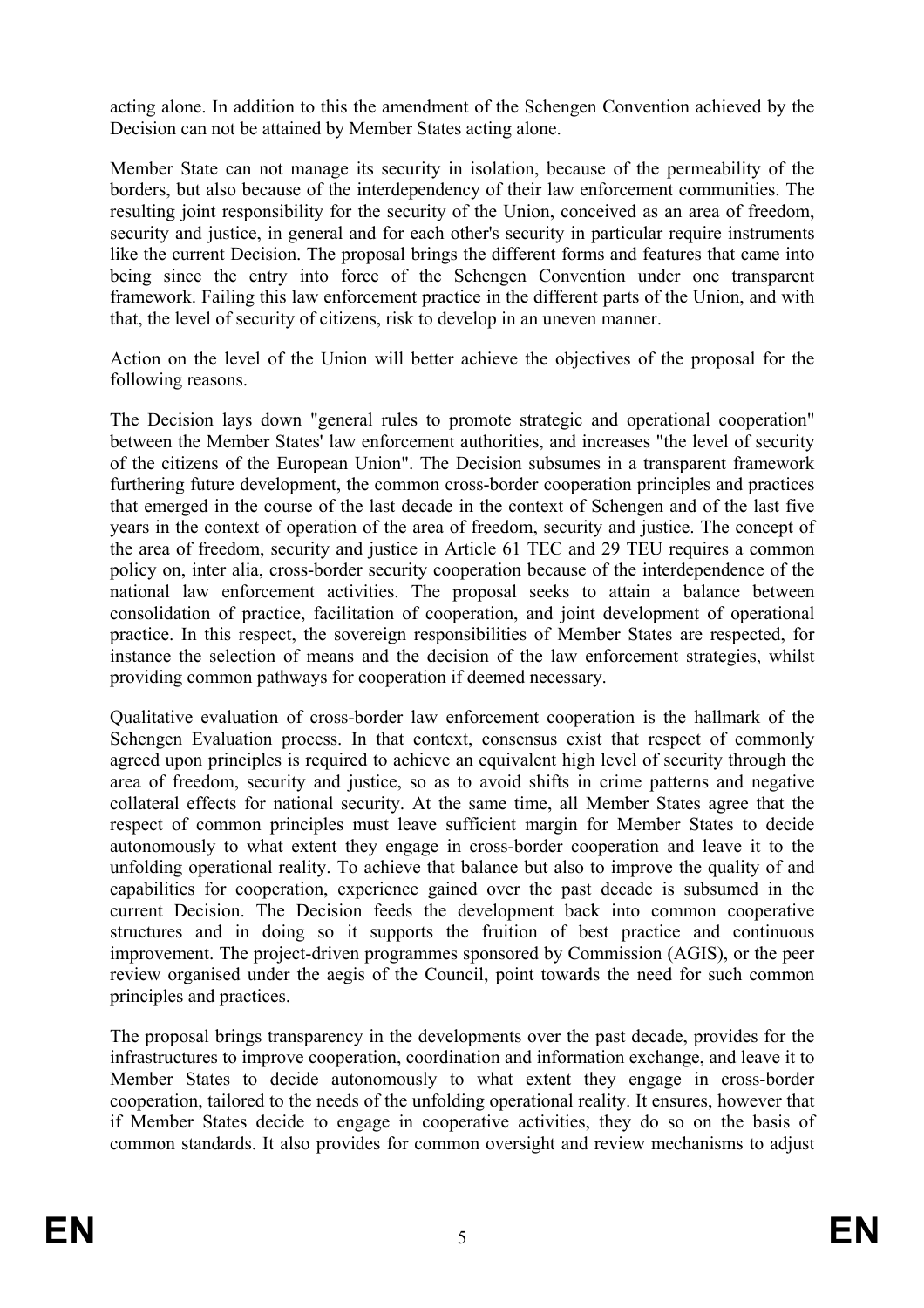the processes and permit transparent evolution. The amendment of Articles 40 and 41 of the Schengen Convention need to be done on EU level.

The proposal therefore complies with the subsidiarity principle.

## • **Proportionality principle**

The proposal complies with the proportionality principle for the following reasons.

The proposal provides for common principles and structures for cooperation, leaving the operational aspects to the discretion of Member States. The proposal does not interfere with the national responsibility to provide citizens with security, nor with the competence to organise law enforcement in a way that is deemed appropriate to connect with national practice. At the same time, the proposal avoids that the application of the subsidiarity principle entails disparities that are detrimental to societal security needs, or to the operation of the area of freedom, security and justice. For that reason, it is sufficient and adequate to lay down common minimum standards with regard to the presence of sufficient law enforcement capabilities in border regions to address crime in an equivalent manner.

Additional costs, estimated at 202.500 Euro annually, will arise in the context of the Regulatory Committee, set up under this Decision. Economic operators or citizens, although beneficiaries of the cooperation brought about by this instrument, are not concerned by the operation of this Decision.

## • **Choice of instruments**

The instrument chosen is a Decision based on Article 34 (2) (c) of the Treaty on European Union. Other means would not be adequate for the following reasons:

Refraining for legislation would fall short of the ambitions expressed in the Hague Programme. Besides it would fail to bring out the common operational elements that underlie the diverse bi- and multilateral cooperation instruments. Legislation containing stricter or more detailed rules would ignore the differences that exist at the borders in terms of demography, geography and organisational idiosyncrasies.

Regulatory alternatives (subsidising multilateral law enforcement projects, handbooks, catalogues of best practices, peer review) already exist, but they have shown not to be sufficient to provide the framework of common cooperative principles. The improvement of cross-border cooperation that the Decision brings out was requested by the Hague Programme.

# **4) BUDGETARY IMPLICATION**

An estimated total annual amount of 202.500 Euro have to be incurred on the EU budget for human resources and administrative expenditures, in the context of the meetings of the Regulatory Committee set up by this Decision, that lays down the tasks of the Committee. At the beginning of its activities, until such time as the proposals contained in the Decision have become operational, the Committee will have to meet more frequently and will need more intensive administrative support to find solutions, for example, in the context of the drafting of model agreements, creation of common structures and evaluation aspects. The Regulatory Committee should meet regularly, estimated twice a year, to discuss what planning and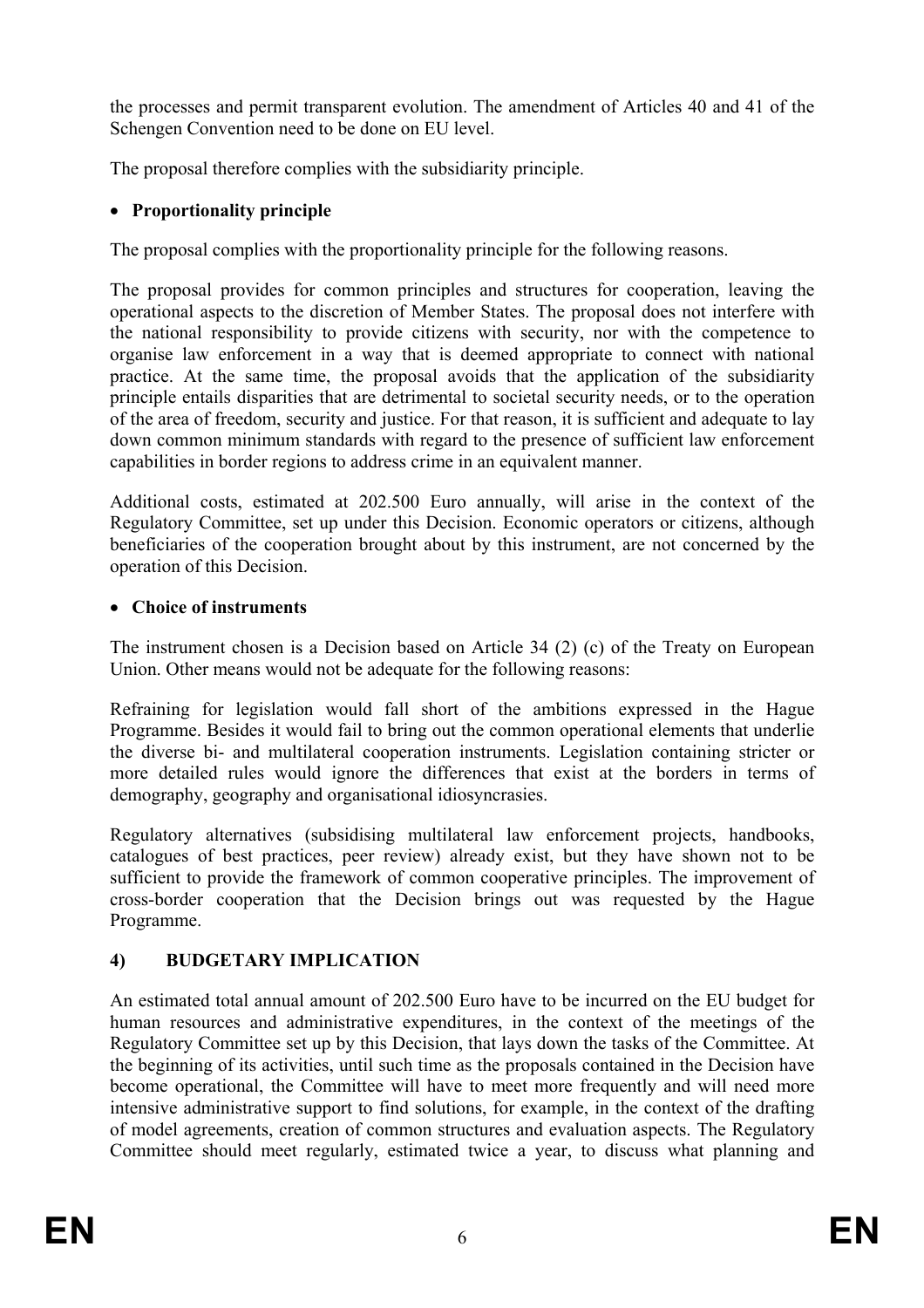measures need to be taken in order to implement Article 3 of the Council Decision on improved police and customs cooperation. These meetings will have to be organised and hosted by the Commission.

## **5) ADDITIONAL INFORMATION**

## • **Repeal of existing legislation**

The adoption of the proposal will lead to the repeal of existing legislation.

## • **Detailed explanation of the proposal**

Article 1 describes the object and purpose, i.e. to increase the level of security of citizens through the promotion of operational and strategic cooperation between police and customs services, in particular at the internal borders of the Schengen Area. It provides for the general structure of measures with regard to improved cooperation.

Article 2 defines key terminology.

Article 3 builds on Article 39 of the Schengen Convention and the Decisions of the Executive Committee of 16 December 1998 and of 28 April 1999 providing for a non-exhaustive list of areas in which information-exchange shall be improved.

Article 4 (coordination) lists the particular law enforcement activities in border regions that should be subject of coordination and the conditions for the facilitation of the coordination function. It also deals with deployment of non-compatible equipment that was identified as a major obstacle to cross-border cooperation.

Article 5 lists operational cooperation techniques, such as assigning tasks to liaison officers or to officials of other Member States. The measures described will assist in making efficient use of available resources.

Article 6 entails an obligation to establish permanent cooperation structures in border regions.

Article 7 provides for data protection by applying the standards of Title VI of the Schengen **Convention** 

Article 8 provides for regular peer evaluations and invites the Commission to submit evaluation reports to the Council.

Article 9 defines the relation of the proposal to bilateral agreements or treaties.

Article 10 establishes a Regulatory Committee composed of representatives of the Member States and chaired by the Commission.

Article 11 amends Article 40 paragraphs (1), (2) and (7) (observation) and broadens the scope and removes the limitation to land borders as foreseen in Article 41 (hot pursuit) of the Schengen Convention.

Article 12 lists the Schengen Acquis to be repealed in the light of the proposal.

Article 13 sets out the periods for the application of the proposal.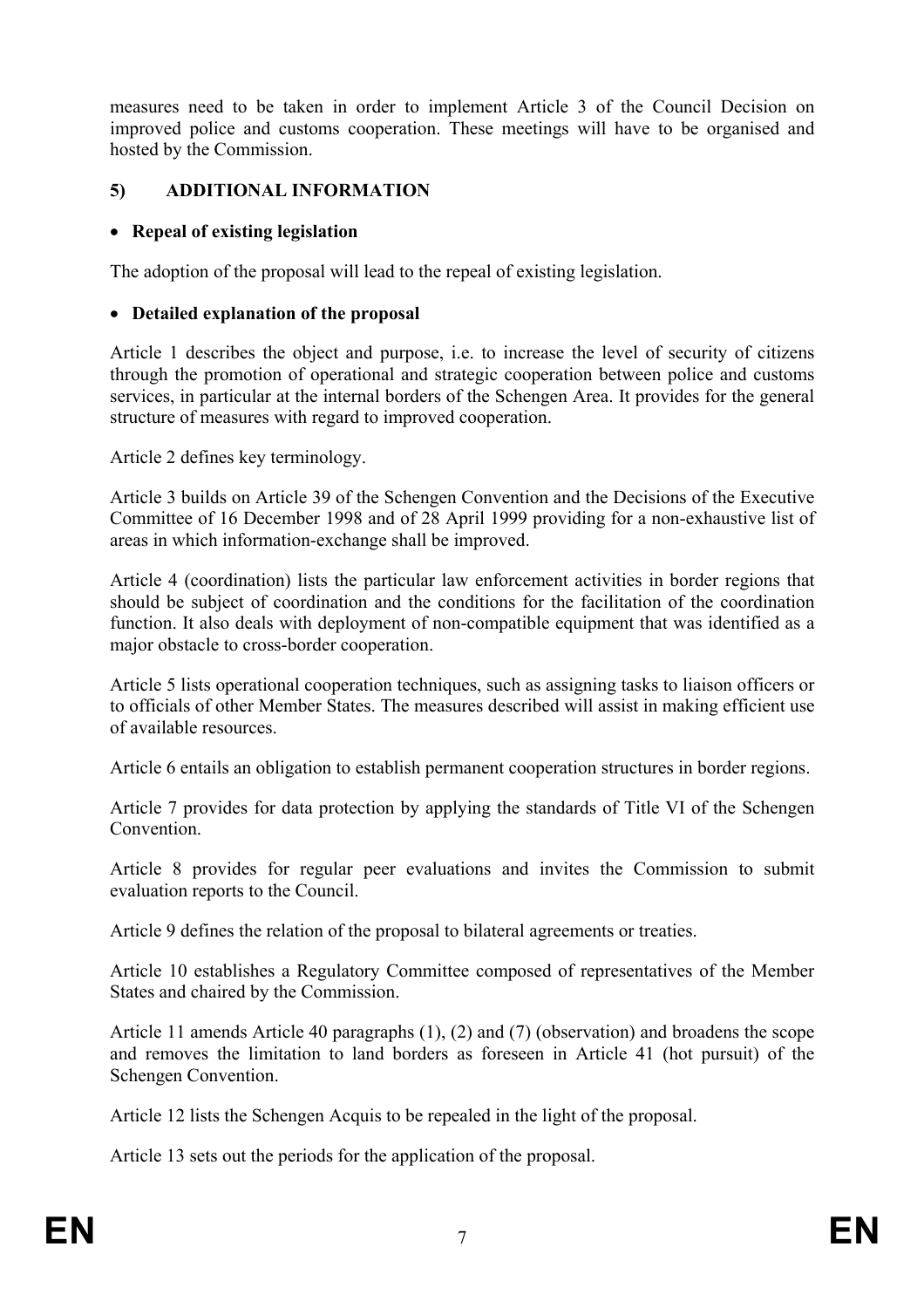#### 2005/0131(CNS)

### Proposal for a

### **COUNCIL DECISION**

#### **on the improvement of police cooperation between the Member States of the European Union, especially at the internal borders and amending the Convention implementing the Schengen Agreement**

#### THE COUNCIL OF THE EUROPEAN UNION,

Having regard to the Treaty on European Union, and in particular Article 30(1)(a), (b) and (c), Article 32 and Article 34(2)(c) thereof,

Having regard to the proposal from the Commission<sup>2</sup>,

Having regard to the opinion of the European Parliament<sup>3</sup>,

Whereas:

- (1) Article 29 of the Treaty on European Union states that the Union's objective is to provide citizens with a high level of safety within an area of freedom, security and justice by developing common action among the Member States in the fields of police and judicial cooperation in criminal matters.
- (2) The Vienna Action Plan of 11 December 1998<sup>4</sup> encourages the close cooperation of judicial, police, customs and other relevant authorities in preventing and combating crime, organised or otherwise, and calls for determination of the conditions and limitations under which the competent police and customs authorities of one Member State may operate in the territory of another Member State, in liaison and in agreement with the latter
- (3) The conclusions of the European Council of 15 and 16 October 1999 in Tampere affirm the need to step up cooperation against crime by deriving maximum benefit from cooperation between Member States' authorities when investigating cross-border crime in any Member State and call for joint investigation teams as provided for in Council Framework Decision 2002/465/JHA<sup>5</sup>.
- (4) The Convention of 1990 implementing the Schengen Agreement of 14 June 1985 on the gradual abolition of checks at common borders<sup>6</sup> (hereinafter referred to as "the Schengen Convention"), and integrated into the framework of the European Union

<sup>&</sup>lt;sup>2</sup> OJ C […], […], p. […].<br>
<sup>3</sup> OJ C […], […], p. […].<br>
<sup>4</sup> OJ C 19, 23.1.1999, points 42 and 44(b).<br>
<sup>5</sup> OJ L 162, 20.6.2002, p.1.<br>
<sup>6</sup> OJ L 239, 22.9.2000, p.19.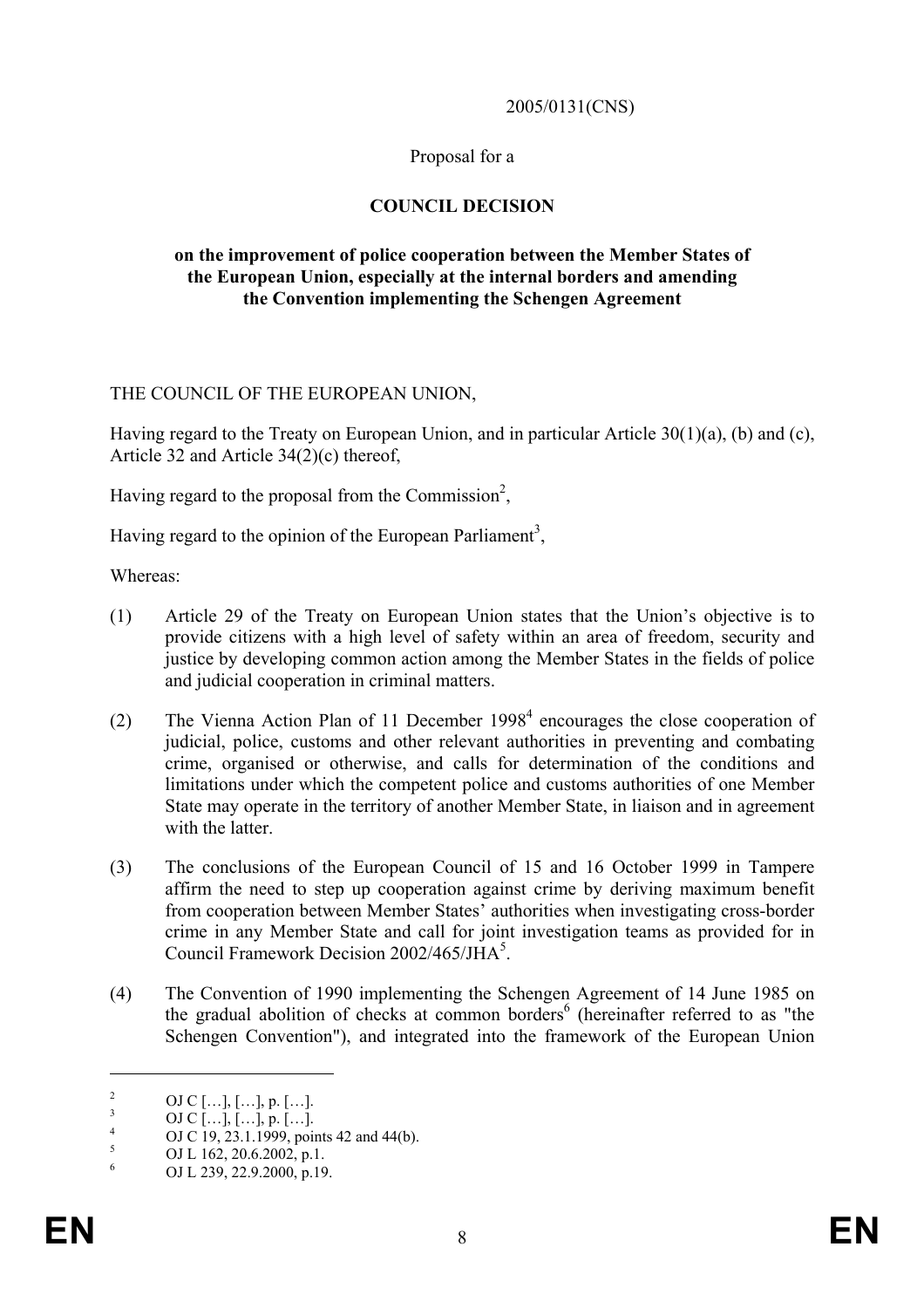pursuant to the Protocol annexed to the Treaty on European Union and the Treaty establishing the European Community, introduced new forms of cooperation between police authorities of the Member States as one of the measures to compensate for the abolition of the checks at the common borders of the Schengen Member States. The Schengen Convention came into effect on 26 March 1995, since when cooperation between Member States' police and customs authorities has increased significantly.

- (5) Member States have concluded a large number of bilateral agreements and arrangements to attend to the specific cooperation needs in border regions. In the absence of a Union approach, differences in the level of security along the common borders may exist, as can be derived from the recommendations issued by the Ministers on the basis of the reports of the Standing Committee on the evaluation and implementation of the Schengen Convention.
- (6) In its Communication to the European Parliament and the Council on enhancing police and customs co-operation in the European Union<sup>7</sup>, the Commission highlights the need to significantly increase the instruments, operational measures and efforts that Member States deploy at their internal borders to transform the Union into a genuine area of freedom, security and justice.
- (7) The programme adopted by the European Council at its meeting of 4 and 5 November 2004 in The Hague, invites the Commission present proposals to further develop the Schengen *acquis* in respect of cross border operational police cooperation. The Programmes acknowledges that an optimal level of protection of the area of freedom, security and justice requires multi-disciplinary and concerted action both at the level of the Union and at national level between the competent law enforcement authorities, especially police, customs and border guards.
- (8) It is therefore necessary to improve police cooperation especially at the internal borders of the European Union by multilateral means in order to bring about an improved exchange of information, better coordination, and operational cooperation. This Decision should aim at standardisation, simplification and acceleration of procedures, emphasise operational aspects based on common strategic considerations, and increase the effectiveness and efficiency of the deployment of human and material resources.
- (9) A comprehensive exchange of information has been unanimously identified as a fundamental prerequisite to ensure the effectiveness of law enforcement cooperation. For the purpose of a coherent application of Article 39 of the Schengen Convention it is necessary to determine which types of information could be directly exchanged between law enforcement authorities of the Member States to prevent and detect criminal offences, without having to make or channel the request via the judicial authorities.
- (10) Efficient cooperation can only be achieved through comprehensive coordination. Therefore, Member States should coordinate the activities of police and customs in border regions by such means as common operational and resource planning, a permanent mutual consultation and information mechanism and, if need be, joint

<sup>1</sup> 

 $7 \text{ COM}(2004)376 \text{ final of } 18 \text{ May } 2004.$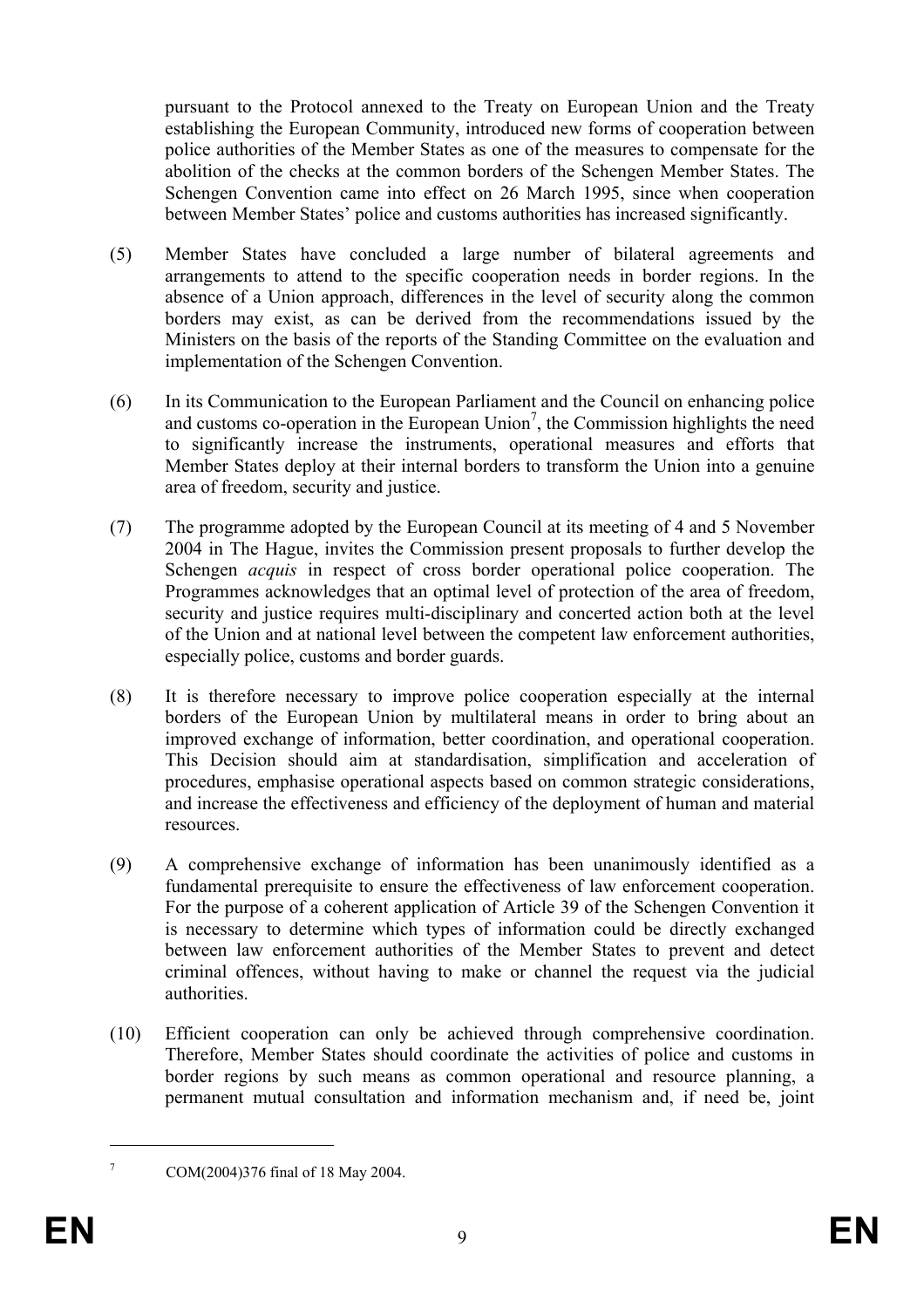training and special situation exercises (i.e. handling of kidnapping, hostage-taking, or demonstrations).

- (11) Forms of operational cooperation should be established in order to increase the joint availability of resources, the efficiency of their deployment, and the effectiveness of the handling of routine tasks as well as of special situations.
- (12) Permanent structures for exchange of information should be established in order to promote cooperation and coordination, and to monitor the underlying processes.
- (13) The regulatory procedure provided for in Article 10 of this Decision should be followed as regards measures of general scope designed to apply the provisions of Article 3 as for instance the development of standard technical solutions and formats for the transmission of information.
- (14) The provisions of the Schengen Convention concerning cross-border surveillance and cross-border hot pursuit should be amended with a view to increase the effectiveness and success of criminal investigations and operations by authorising cross-border surveillance and cross-border hot pursuit in the case of criminal investigations into a criminal offence for which surrender or extradition is possible. Furthermore, crossborder hot pursuit should not only be over land borders.
- (15) Since the objectives of the proposed action, namely improving operational cooperation between police and customs authorities, especially at the internal borders, cannot be sufficiently achieved by the Member States, given the cross-border nature of security issues, and can therefore by reason of the interdependence of Member States, be better achieved at the level of the European Union, the Council may adopt measures, in accordance with the principle of subsidiarity as set out in Article 5 of the EC Treaty and referred to in Article 2 of the EU Treaty. In accordance with the principle of proportionality as set out in Article 5 of the EC Treaty, this Decision does not go beyond what is necessary, in order to achieve those objectives.
- (16) The United Kingdom is taking part in this Decision, except for Article 11 point 2of this Decision, in accordance with Article 5 of the Protocol integrating the Schengen *acquis* into the European Union annexed to the Treaty on European Union and to the Treaty establishing the European Community, and Article 8(2) of Council Decision 2000/365/EC of 29 May 2000 concerning the request of the United Kingdom of Great Britain and Northern Ireland to take part in some of the provisions of the Schengen *acquis*.
- (17) Ireland is taking part in this Decision, except for the Article 11points 1 and 2 of this Decision, in accordance with Article 5 of the Protocol integrating the Schengen *acquis*  into the European Union annexed to the Treaty on European Union and to the Treaty establishing the European Community, and Article 6(2) of Council Decision 2002/192/EC of 28 February 2002 concerning Ireland's request to take part in some of the provisions of the Schengen *acquis.*
- (18) This Decision is without prejudice to the arrangements for the United Kingdom and Ireland's partial participation in the Schengen *acquis*, as defined in Decision 2000/365/EC and 2002/192/EC, respectively.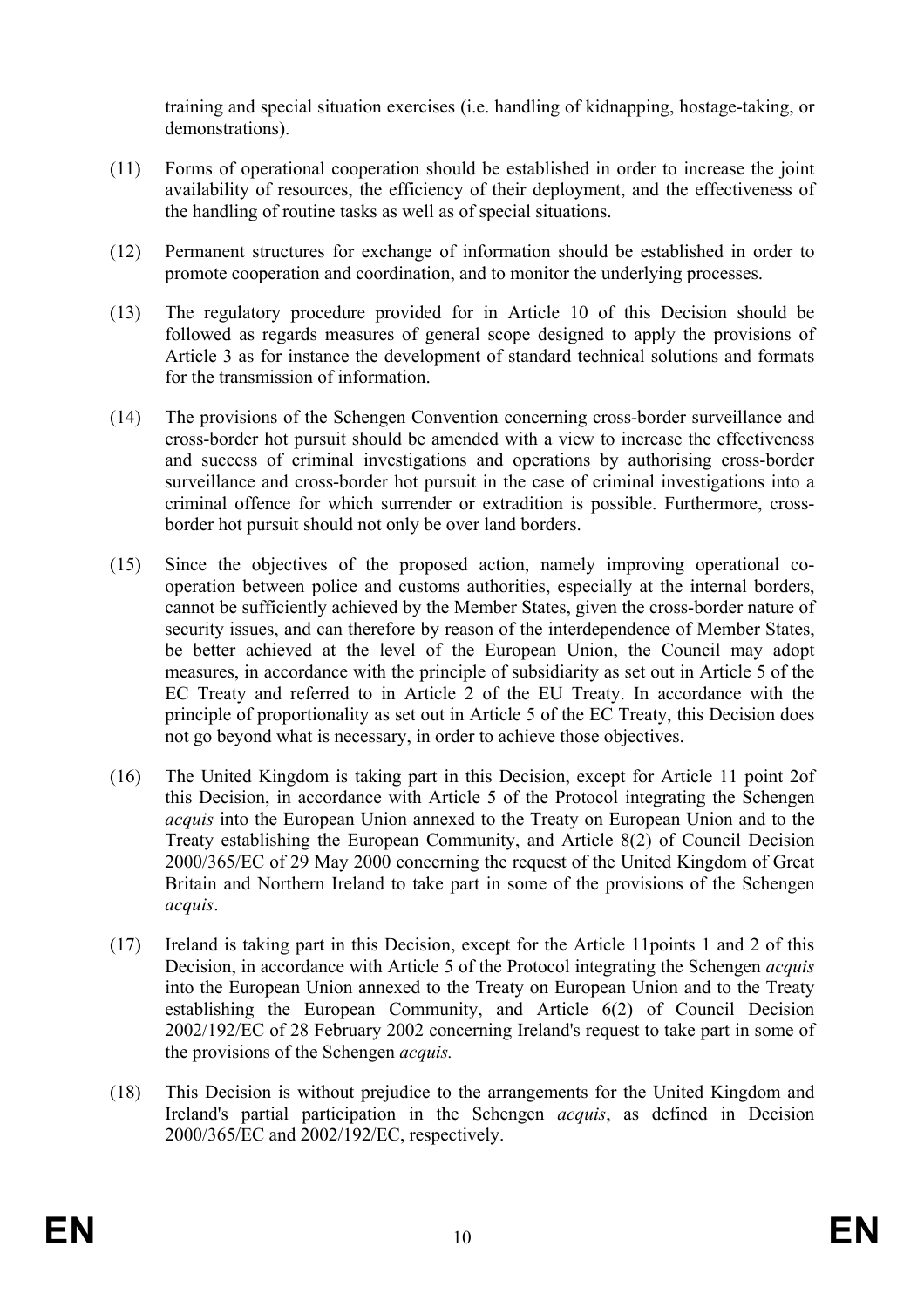- (19) As regards Iceland and Norway, this Decision constitutes a development of the provisions of the Schengen *acquis* within the meaning of the Agreement concluded by the Council of the European Union and the Republic of Iceland and the Kingdom of Norway concerning the association of those two States with the implementation, application and development of the Schengen *acquis*, which fall within the area referred to in Article 1, point H of Council Decision 1999/437/EC of 17 May 1999 on certain arrangements for the application of that Agreement<sup>8</sup>.
- (20) As regards Switzerland, this Decision constitutes a development of the provisions of the Schengen *acquis* within the meaning of the Agreement signed by the European Union, the European Community and the Swiss Confederation concerning the association of the Swiss Confederation with the implementation, application and development of the Schengen *acquis* which fall within the area referred to in Article 1, point H of Council Decision 1999/437/EC of 17 May 1999 on certain arrangements for the application of that Agreement read in conjunction with Article 4 (1) of the Council Decision 2004/849/ $\overline{EC}^9$  on the signing, on behalf of the European Union, and on the provisional application of certain provisions of that Agreement.
- (21) This Decision constitutes an act building on the Schengen *acquis* or otherwise related to it within the meaning of Article 3(1) of the 2003 Act of Accession, except for the Article 11 of this Decision for which the provisions of Article 3(2) of the 2003 Act of Accession apply.
- (22) This Decision respects the fundamental rights, and observes the principles recognised in particular by the Charter of Fundamental Rights of the European Union,

HAS DECIDED AS FOLLOWS:

# *Article 1*

#### *Subject-matter*

- 1. This Decision lays down general rules to promote strategic and operational cooperation between the authorities covered by this Decision as defined in Article 2, in particular at the internal borders, and to increase the level of security of the citizens of the European Union, by:
	- (a) strengthening and improving information exchange on all matters concerning cooperation between the authorities covered by this Decision;
	- (b) taking joint action in the coordination of strategic and operative activities on a permanent basis;
	- (c) taking joint action in carrying out operational activities.
- 2. Member States sharing a common border shall intensify cooperation in particular in border regions in order to:

<sup>&</sup>lt;sup>8</sup> OJ L 176, 10.7.1999, p. 31.<br>
OJ L 368 of 15.12.2004, p. 26.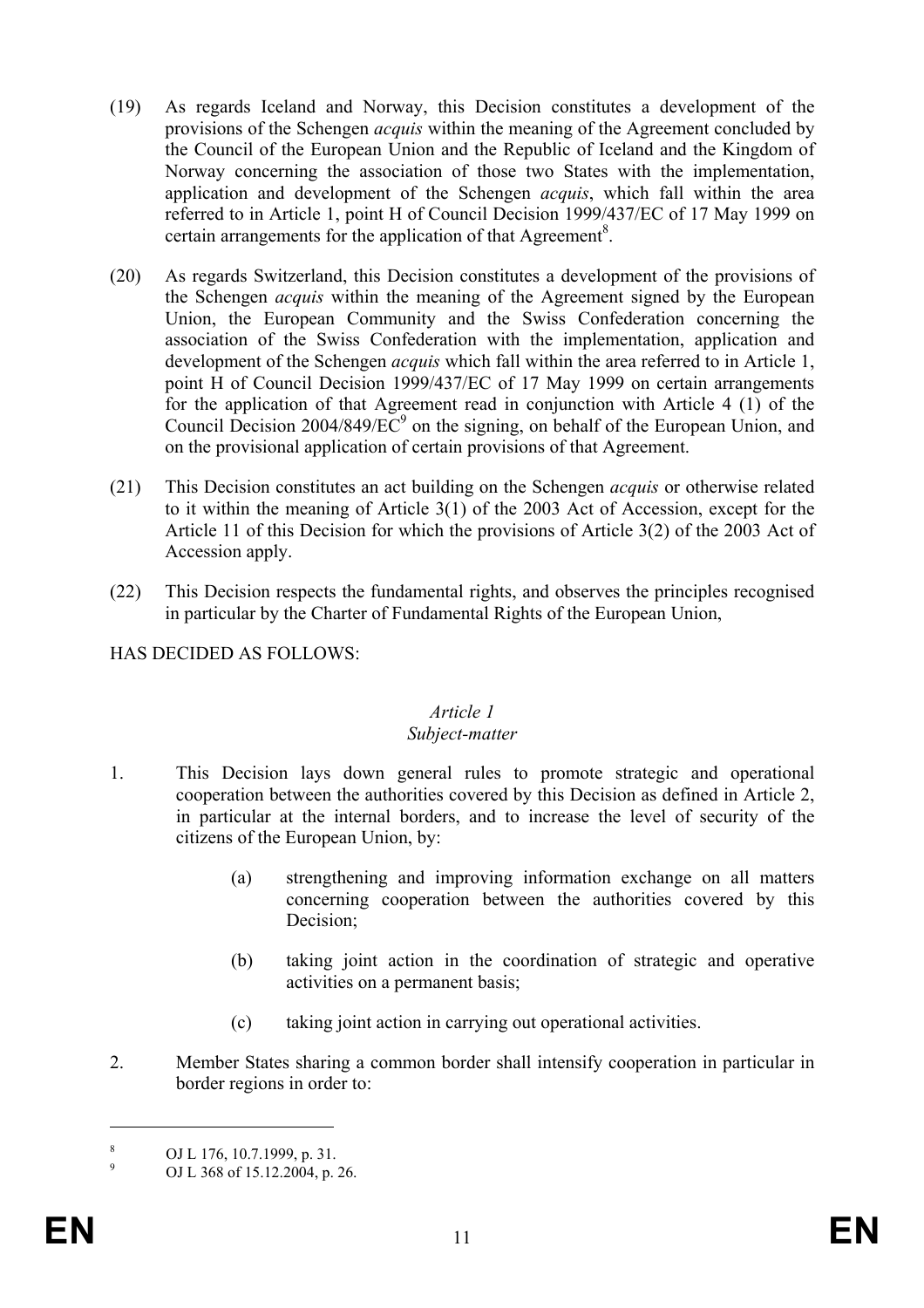- (a) prevent, detect and investigate any type of crime originating in or having a particular impact on the level of security of border regions;
- (b) prevent threats to public order and internal security, and address disturbances to public order;
- (c) promote the security of cross-border road, water, rails and air traffic when under the responsibility of authorities covered by this Decision;
- (d) assist each other to prevent, and combat criminal offences that cause or are likely to cause emergencies, calamities or serious accidents;
- (e) develop and maintain a high level of knowledge of the authorities covered by this Decision and their respective legal and administrative systems;
- (f) improve the skills of the officers of the authorities covered by this Decision, including language training, with regard to expert knowledge required for cooperation in a specific border region that is not or not sufficiently provided for in the general curriculum of the European Police College (CEPOL).
- 3. This Decision does not affect the abolition of internal border checks as laid down in Article 18 of the Regulation of the European Parliament and of the Council establishing a Community Code on the rules governing the movement of persons across the borders*<sup>10</sup>*.

## *Article 2*

## *Definitions*

For the purpose of this Decision:

- a) "Internal borders" shall have the meaning given by Article 1 of the Schengen Convention $11$
- b) "Border region" means an area to be defined as such by the Member States, but which in any event comprises all the territory of a Member State within a maximum distance from the border of 50 kilometres.
- c) "Authorities covered by this Decision" mean the police, customs and other authorities operating under Title VI of the Treaty on European Union, with the exception of judicial authorities.

<u>.</u>

 $\frac{10}{11}$  OJ L [...], [...], p. [...].

<sup>11 [</sup>PM: may have to be revised in the context of the adoption of the Regulation contained in the Communication COM(2004)391final on the rules of the movement of persons across borders]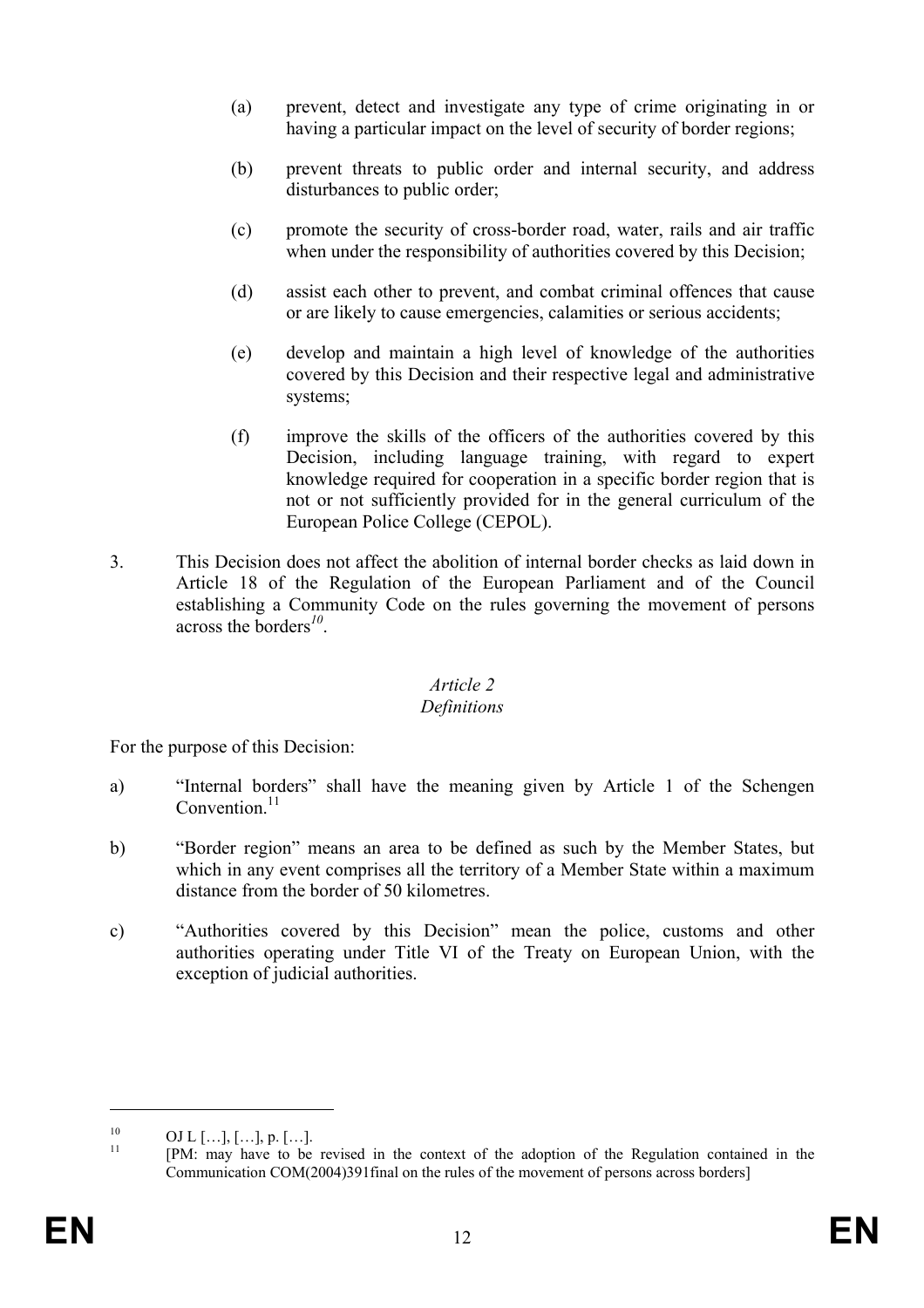### *Article 3*

### *Information exchange*

- 1. For the purpose of applying Article 39 of the Schengen Convention, assistance shall be given and information shall be transmitted on request by the police authorities of the Member States, in particular in the following areas:
	- (a) identification of vehicle owners and drivers, including ships and aircraft;
	- (b) (driving licence enquiries, including those relating to ships and aircraft;
	- (c) tracing whereabouts and residence;
	- (d) identification of telecommunications subscribers (telephone, fax and internet);
	- (e) obtaining information from the persons concerned by the police on a voluntary basis;
	- (f) identification of persons;
	- (g) transmission of criminal intelligence from databases or files controlled by the authorities covered by this Decision subject to compliance with the relevant provisions governing data protection;
	- (h) preparation of plans and coordination of search measures and the initiation of emergency searches ;
	- (i) tracing the origins of goods, particularly weapons and vehicles, for instance, by tracing sales channels;
	- (j) examination of evidence, for instance, vehicle damage after hit and run accidents, and erasures in documents;
	- (k) examination of national official documents;
	- (l) organisation of operational actions involving cross-border surveillance and pursuit, controlled deliveries and covert operations;
	- (m) local criminal groups or individuals and their modus operandi.
- 2. The information referred to in paragraph 1 may also be transmitted on the own initiative of the providing service to any authority concerned which is covered by this Decision.
- 3. Any further detailed rules necessary for the implementation of this Article, relating to the definition of information that can be made available, the modalities for access and the channels for exchange shall be adopted in accordance with the regulatory procedure referred to in Article 10.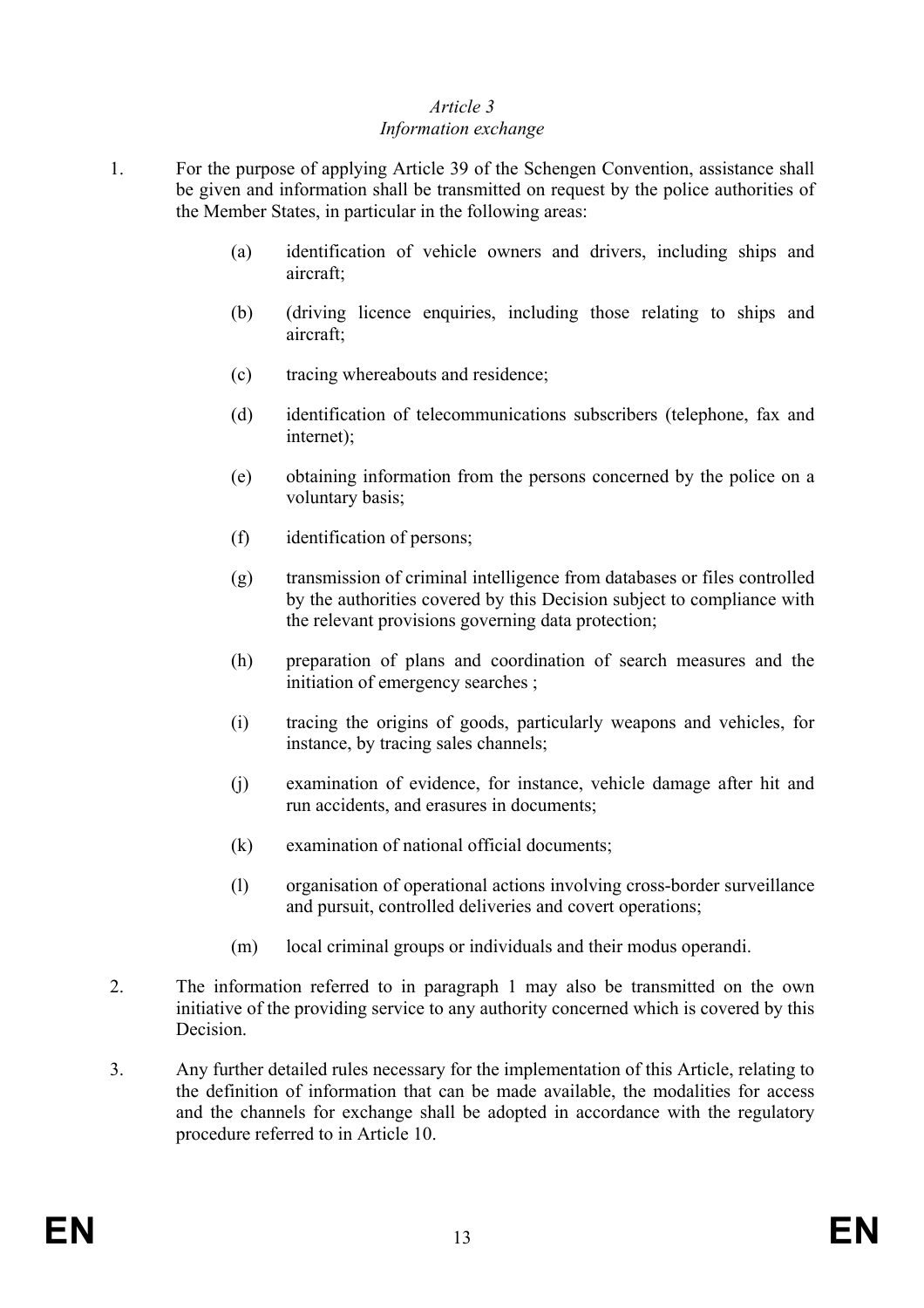### *Article 4 Structural coordination*

1. Without prejudice to the competencies of judicial authorities, Member States shall coordinate cross-border activities of the authorities covered by this Decision in border regions.

This coordination shall include in particular:

- (a) the preparation, harmonization and implementation of operational planning and activities, e.g. surveillance operations, searches, and crime prevention measures, including management of public demonstrations and the respective resources scheduling;
- (b) the examination of compatibility and interoperability of equipment, in particular communication and surveillance technology;
- (c) the development and implementation of joint training schemes, including common special situation exercises. Action in this area may consist of work visits, exchange programmes, common schooling projects, including language training, and the development of common education modules in relation to cooperation in a specific border region.
- 2. To facilitate the coordination of activities of the authorities covered by this Decision in border regions, Member States shall in particular:
	- (a) keep those authorities and the permanent cooperation structures mentioned in Article 6(1) informed on their own initiative and in a timely manner, of work schedules, intended operations and actions, including surveillance, covert operations and controlled deliveries, and upcoming events that may have an impact on those authorities on the other side of the border;
	- (b) draw up common risk assessment and situation reports;
	- (c) keep those authorities on the other side of the border abreast of administrative and organisational developments that can have an impact on the performance of those authorities ;
	- (d) make all relevant information available to the permanent cooperation structures within the meaning of Article 6(1) of this Decision;
	- (e) share all relevant operational information with those authorities and with the permanent cooperation structures mentioned in Article 6(1), in particular by updating the Handbook on cross-border police cooperation adopted by the Decision of the Executive Committee of 16 December 199812.

<sup>&</sup>lt;sup>12</sup> OJ L 239, 22.9.2000, p. 408.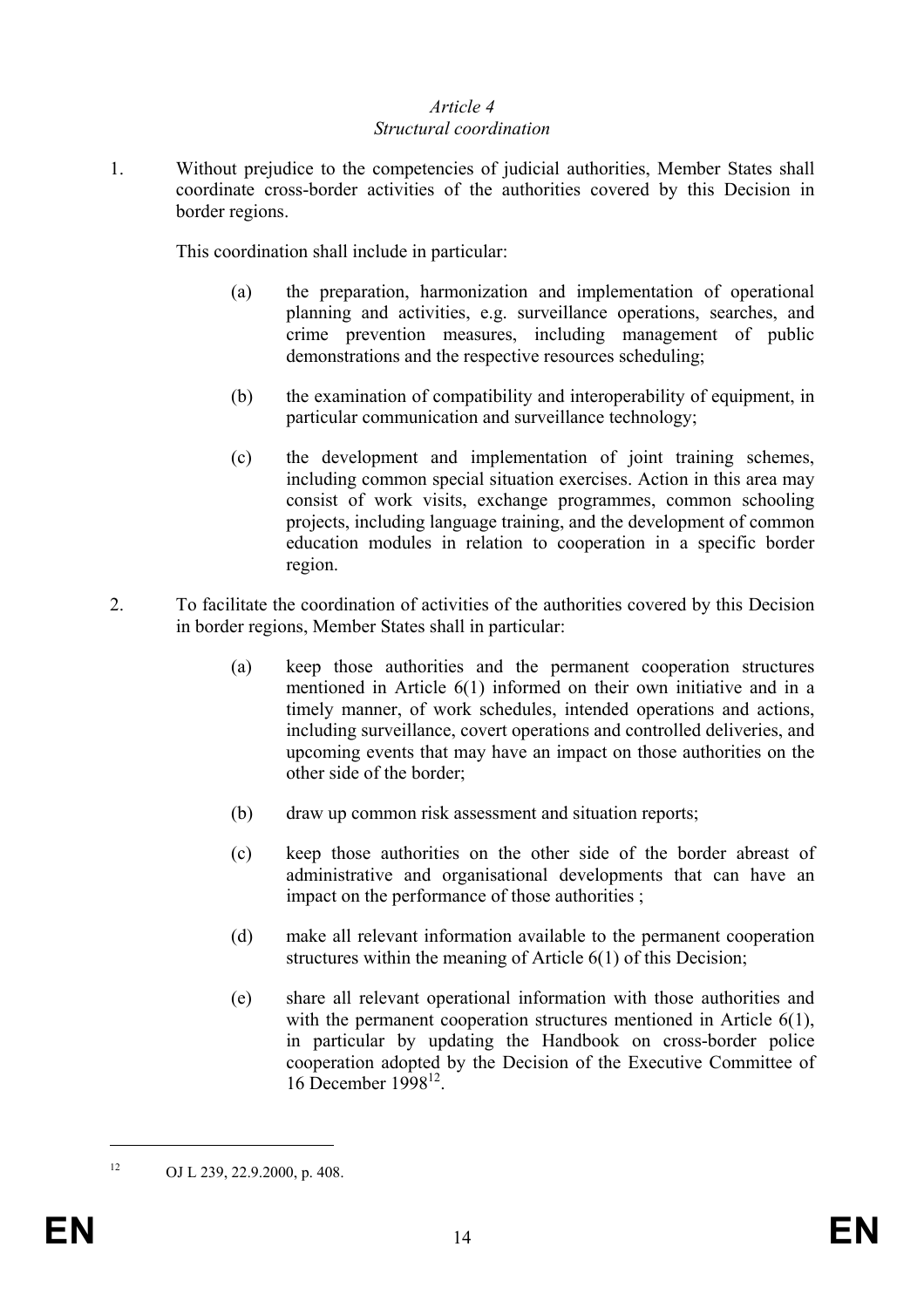### *Article 5 Operational cooperation*

Operational cooperation shall, in particular, consist of:

- a) conducting joint patrols, as well as joint intervention and surveillance operations in border regions to pursue the objective and purpose of Article 1, it being understood that these patrols are carried out in accordance with Article 19 a) of the Regulation of the European Parliament and of the Council establishing a Community Code on the rules governing the movement of persons across the borders<sup>13</sup>;
- b) providing assistance in the establishment of joint investigation teams in border regions set up in accordance with Council Framework Decision  $2002/465/JHA^{14}$ ;
- c) assigning police tasks to liaison officers or to officials of the other Member State insofar as these tasks do not include the application of coercive measures.

#### *Article 6*

#### *Information exchange and coordination structures*

- 1. Member States shall establish permanent cooperation structures between the authorities covered by this Decision in each of the border regions at the internal borders.
- 2. The cooperation structures referred to in paragraph 1 shall support and monitor the implementation of Articles 3, 4 and 5.
- 3. Member States shall inform the Commission and the Council of the assignments and competencies of the permanent cooperation structures set up pursuant to this Article. The Commission shall bring this information together in a report on a regular basis. The Handbook referred to in Article  $4(2)(e)$  shall be updated if necessary in accordance with the procedure foreseen to that effect.

## *Article 7*

#### *Data protection*

Any exchange of information that takes place pursuant to this Decision shall be subject to compliance with the relevant legal provisions concerning data protection and data security as laid down in Title VI of the Schengen Convention.

#### *Article 8 Evaluation of implementation*

1. Member States shall carry out bilateral evaluations in border regions at regular intervals to assess the level of cooperation achieved, in order to determine whether adjustments are necessary and where cooperation can be improved within the context

 $^{13}$  OJ L [...], [...], p. [...].

OJ L 162, 20.6.2002, p. 1.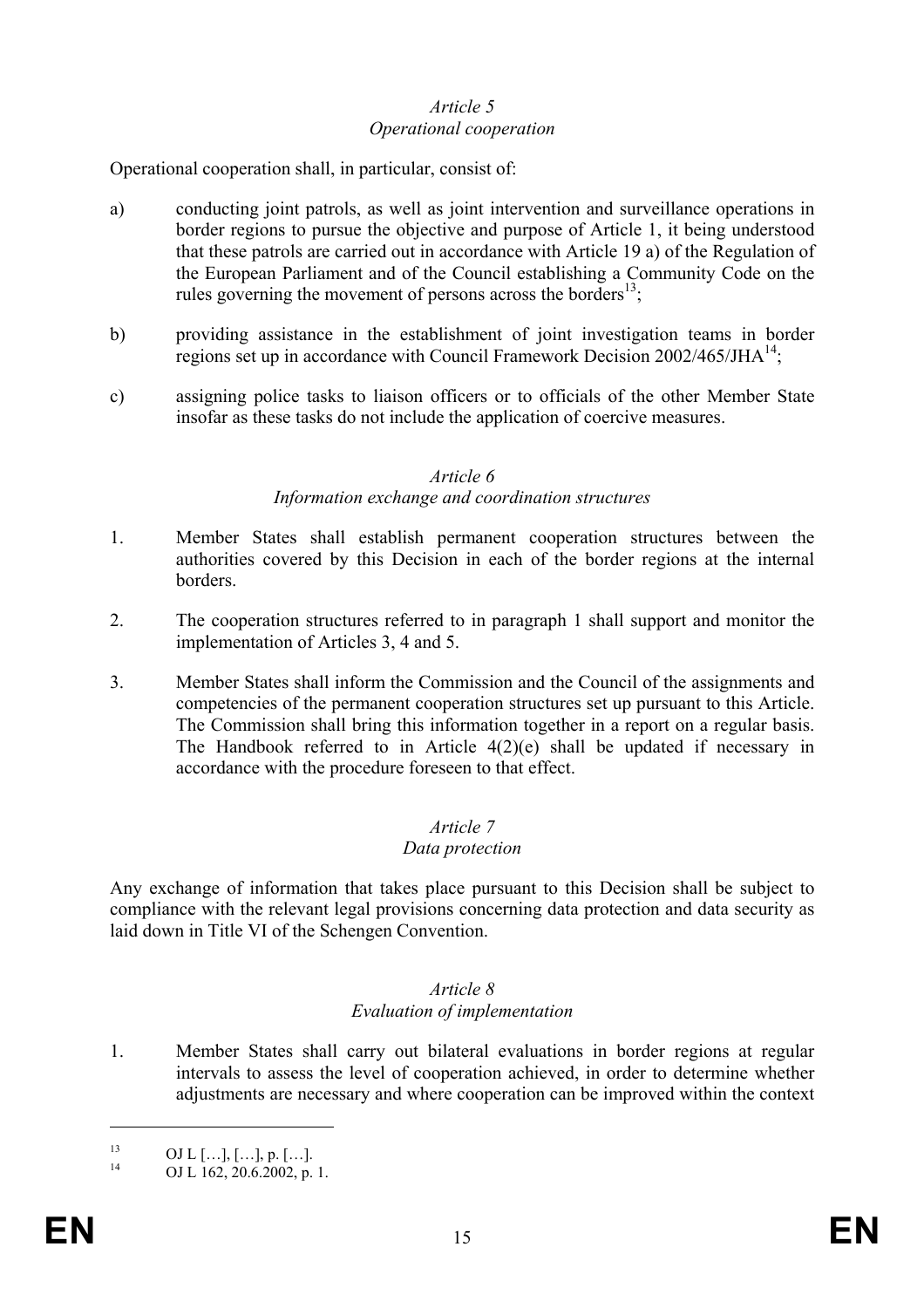of this Decision. They shall inform the Council and the Commission of the results of the evaluations.

2. On the basis of the evaluations referred to in paragraph 1, the Commission shall, no later than three years after this Decision has taken effect, submit a report to the Council on the operation of this Decision. The Council shall assess the extent to which the Member States have complied with this Decision, and take the appropriate measures.

#### *Article 9*

#### *Bilateral agreements on cooperation between the authorities covered by this Decision*

This Decision shall not preclude more detailed present or future agreements consistent with this Decision between Member States with a common border on cooperation between the authorities covered by this Decision.

Member States shall inform the Council and the Commission of such agreements.

#### *Article 10 Committee*

- 1. Where reference is made to this Article, the Commission shall be assisted by a Committee composed of the representatives of the Member States and chaired by the representative of the Commission.
- 2. The Committee shall adopt its rules of procedure based on the standard rules of procedure for comitology committees.
- 3. The representative of the Commission shall submit to the Committee a draft of the measures to be taken. The Committee shall deliver its opinion on the draft within a time limit which the chairman may lay down according to the urgency of the matter. The opinion shall be delivered by the majority laid down in Article 205(2) of the Treaty establishing the European Community, in the case of decisions which the Council is required to adopt on a proposal from the Commission. The votes of the representatives of the Member States within the Committee shall be weighted in the manner set out in that Article. The chairman shall not vote.
- 4. The Commission shall adopt the measures envisaged if they are in accordance with the opinion of the Committee.
- 5. If the measures envisaged are not in accordance with the opinion of the Committee, or if no opinion is delivered, the Commission shall, without delay, submit to the Council a proposal relating to the measures to be taken and shall inform the European Parliament thereof.
- 6. The Council may act by qualified majority on the proposal, within two months from the date of referral to the Council.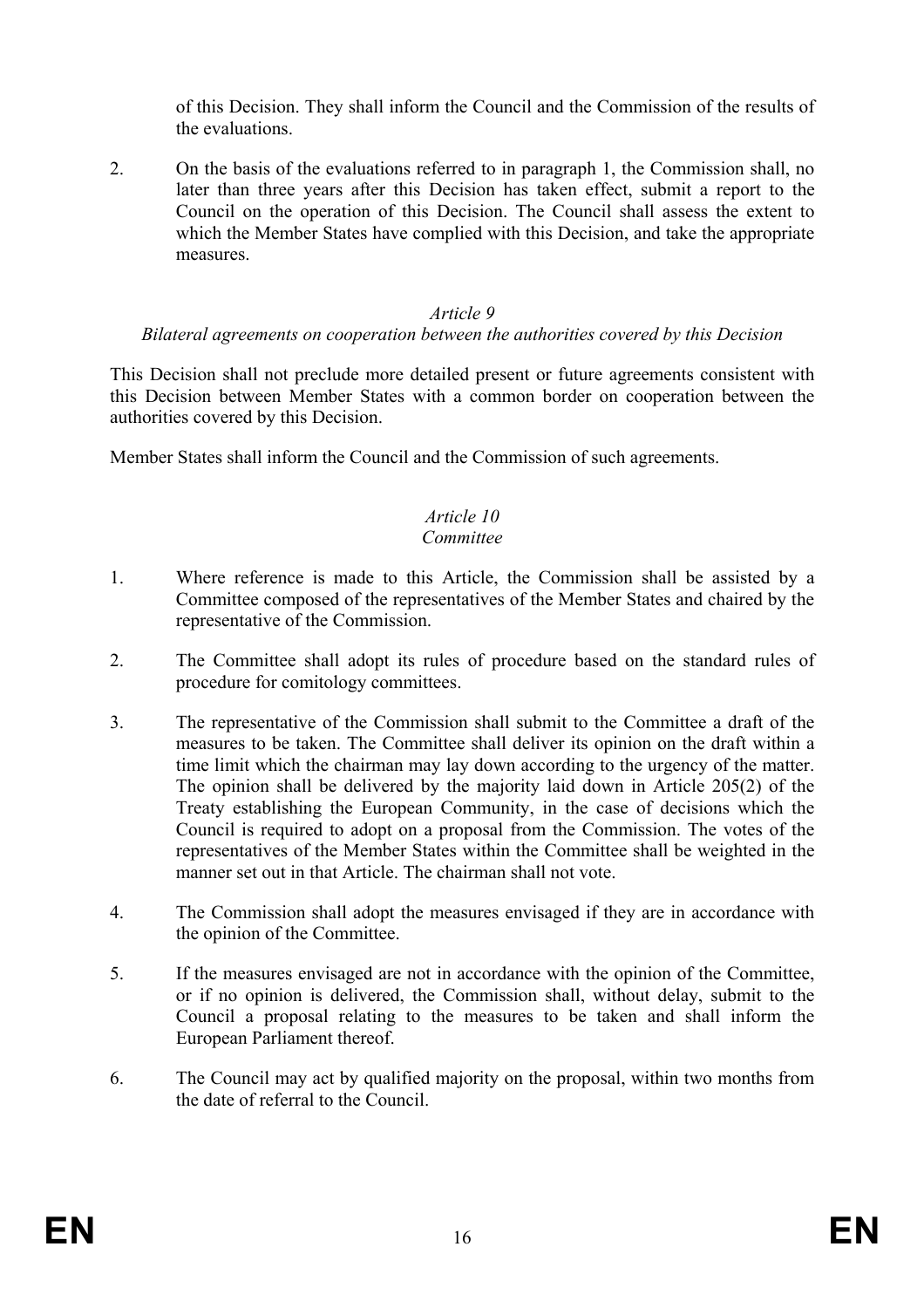If within that period, the Council has indicated by qualified majority that it opposes the proposal, the Commission shall re-examine it. It may submit an amended proposal to the Council, resubmit its proposal or present a legislative proposal.

If on the expiry of that period the Council has neither adopted the proposed implementing act nor indicated its opposition to the proposal for implementing measures, the proposed implementing act shall be adopted by the Commission.

7. The representatives of the Member States are designated from the authorities responsible for the implementation of this Decision Each Member State shall designate one representative.

#### *Article 11 Amendments to the Schengen Convention*

The Schengen Convention is amended as follows:

- 1. Article 40 is amended as follows:
	- (a) In paragraph 1, the first subparagraph is replaced by the following:

"Officers of one Member State who are keeping a person under surveillance in their country as part of a criminal investigation into a criminal offence for which a custodial sentence or a detention order for a maximum period of at least 12 months is possible, because he is suspected of involvement in such an offence or, as a necessary part of a criminal investigation, because there is serious reason to believe that he can assist in identifying or tracing such a person, shall be authorised to continue their surveillance in the territory of another Member State where the latter has authorised cross-border surveillance in response to a request for assistance made in advance with supporting reasons. Conditions may be attached to the authorisation."

(b) In paragraph 2, the first subparagraph is replaced by the following:

"Where for particular urgent reasons, prior authorisation cannot be requested from the other Member State, the officers carrying out the surveillance shall be authorised to continue beyond the border the surveillance of a person presumed to have committed criminal offences for which a custodial sentence or a detention order for a maximum period of at least 12 months is possible, provided that the following conditions are met."

- (c) Paragraph 7 is deleted.
- 2. Article 41 is amended as follows:
	- (a) In paragraph 1, the first subparagraph is replaced by the following:

"Officers of one Member State who are pursuing a person in their country caught in the act of committing or participating in a criminal offence for which a custodial sentence or a detention order for a maximum period of at least 12 months is possible, shall be authorised to continue pursuit in the territory of another Member State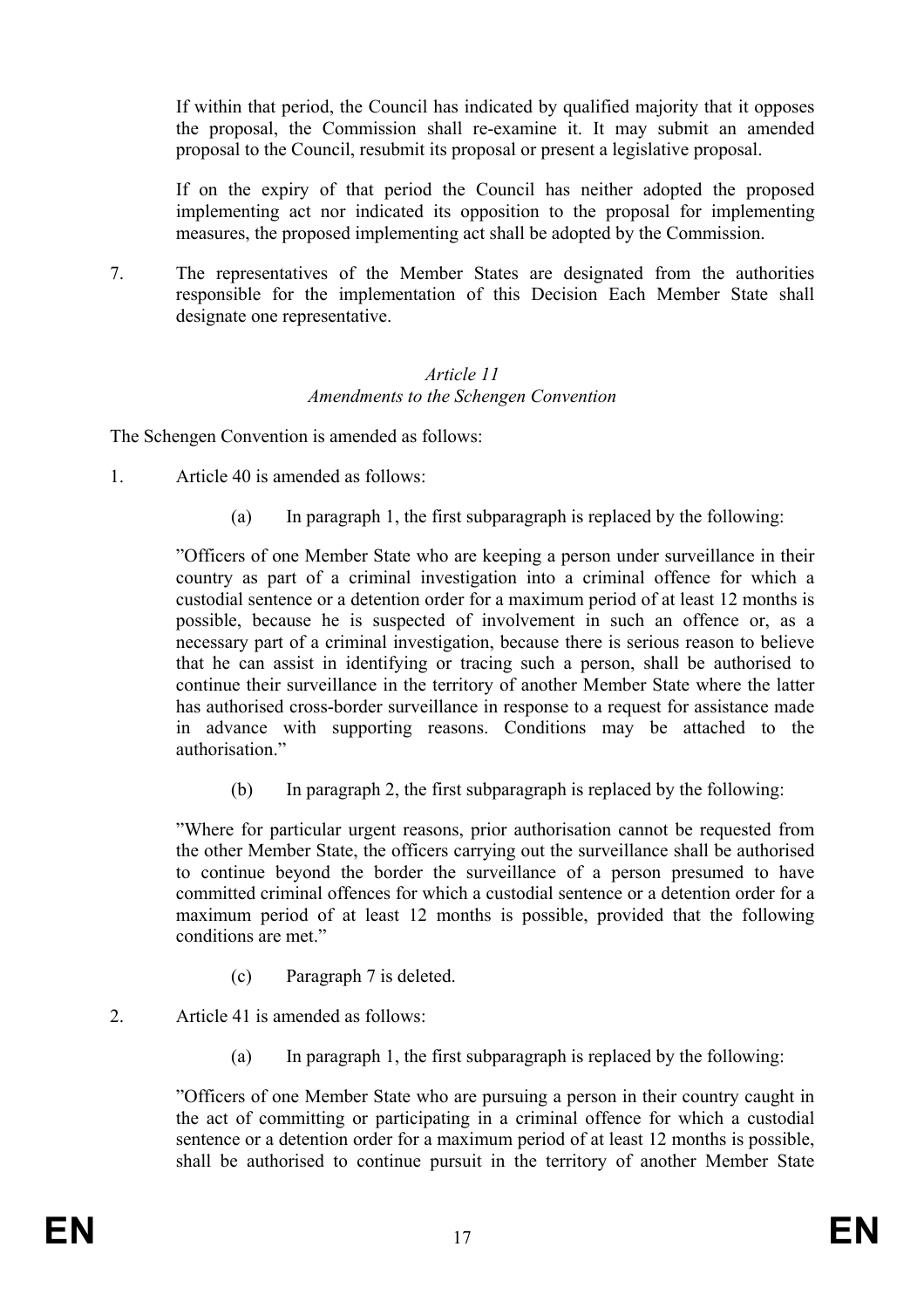without the latter's prior authorisation where, given the particular urgency of the situation, it is not possible to notify the competent authorities of the other Member State by one of the means provided for in Article 44 of the Schengen Convention prior to entry into that territory or where these authorities are unable to reach the scene in time to take over the pursuit."

(b) Paragraph 4 and paragraph 5(b) are deleted.

#### *Article 12 Final provisions*

Section 1 of the principles governing police cooperation in preventing and investigating criminal offences as set out in the Presidency's note doc. SCH/I (98) 75 rev 5 of 28 April 1999, approved by the Decision of the Executive Committee of 28 April 1999 on the improvement of police cooperation in preventing and detecting criminal offences (SCH/Com-ex (99)18) is repealed.

# *Article 13*

## *Date of effect*

This Decision shall take effect six months after the date of its publication in the *Official Journal of the European Union*.

Done at Brussels,

 *For the Council The President*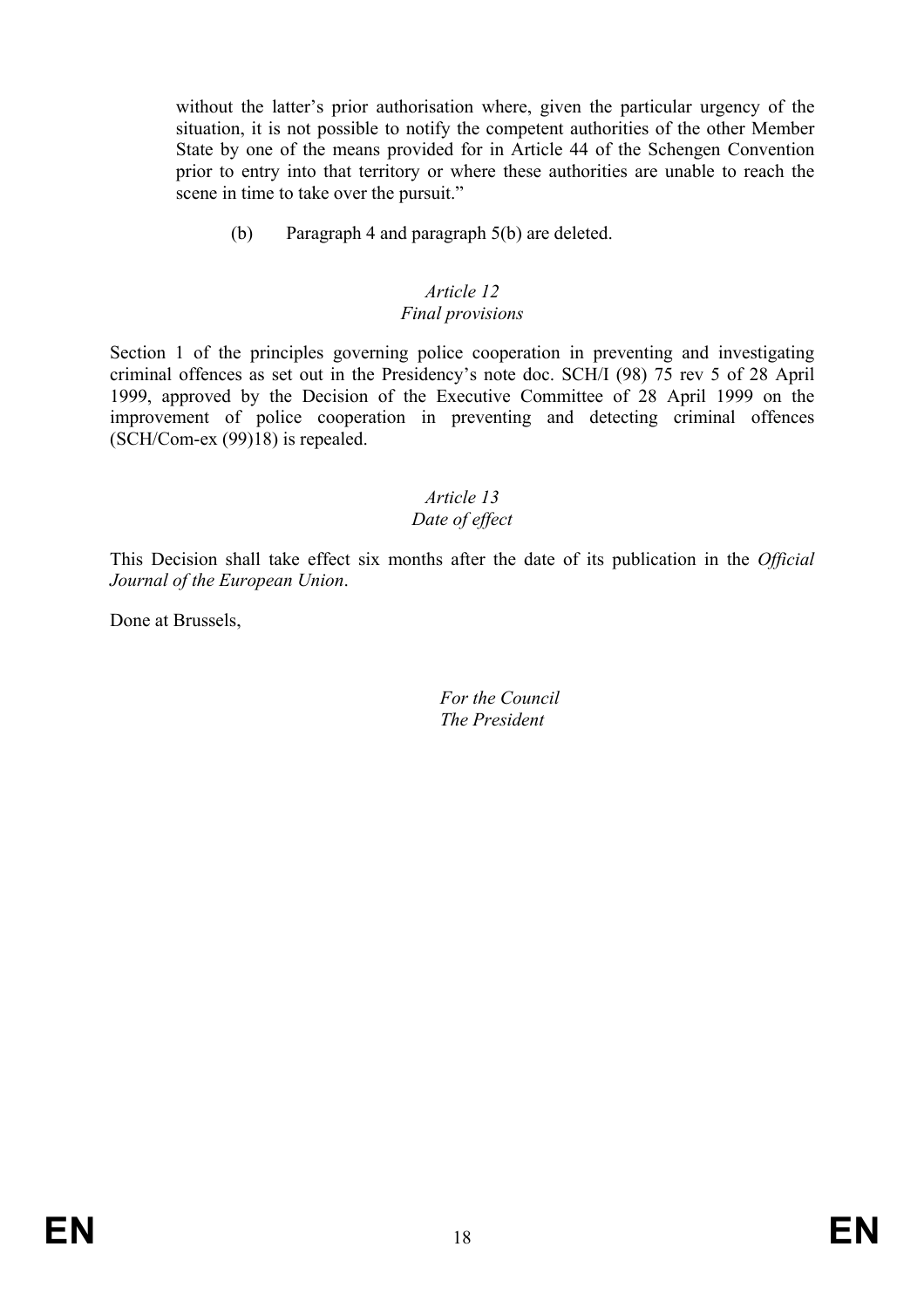# **LEGISLATIVE FINANCIAL STATEMENT**

#### **Policy area(s): Justice and Home Affairs**

**Activit(y/ies): 1806** – **Establishing a genuine area in criminal and civil matters**

#### **TITLE OF ACTION: PROPOSAL FOR A COUNCIL DECISION ON THE IMPROVEMENT OF POLICE COOPERATION AT THE INTERNAL BORDERS OF THE MEMBER STATES OF THE EUROPEAN UNION**

## **1. BUDGET LINE(S) + HEADING(S)**

NA

## **2. OVERALL FIGURES**

## **2.1. Total allocation for action (Part B): € million for commitment**

NA

## **2.2. Period of application:**

NA (starting 2006)

## **2.3. Overall multiannual estimate of expenditure:**

(a) Schedule of commitment appropriations/payment appropriations (financial intervention) *(see point 6.1.1)* 

€ million (*to three decimal places)* 

|             | [2006] | [2007] | [2008] | [2009] | [2010] | [2011] | Total |
|-------------|--------|--------|--------|--------|--------|--------|-------|
| Commitments |        |        |        |        |        |        |       |
| Payments    |        |        |        |        |        |        |       |

(b) Technical and administrative assistance and support expenditure *(see point 6.1.2)*

| Commitments |  |  |  |  |
|-------------|--|--|--|--|
| Payments    |  |  |  |  |

| Subtotal a+b       |  |  |  |  |
|--------------------|--|--|--|--|
| <b>Commitments</b> |  |  |  |  |
| Payments           |  |  |  |  |

(c) Overall financial impact of human resources and other administrative expenditure *(see points 7.2 and 7.3)*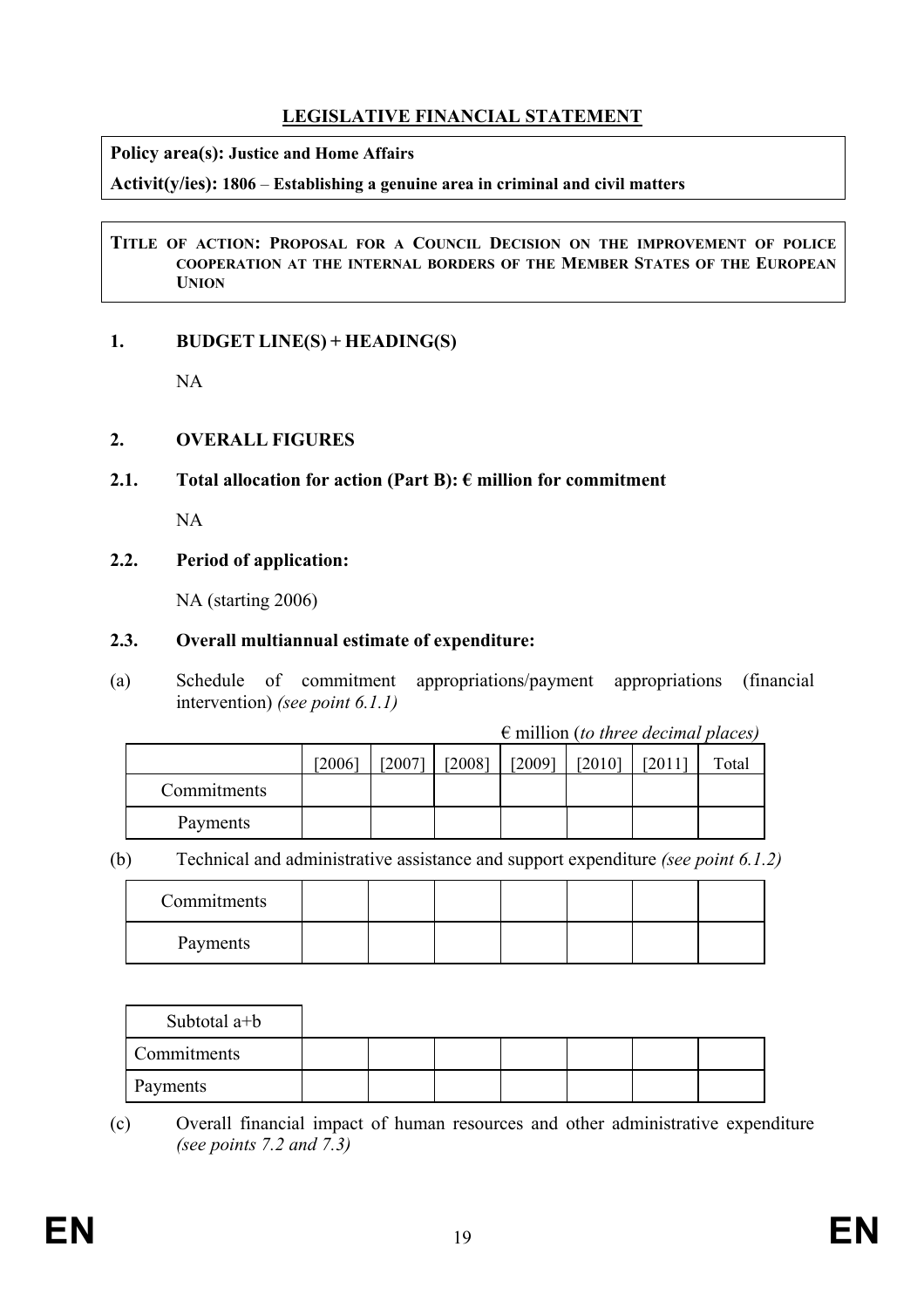| Commitments/ |  | $0.202$   $0.202$   $0.202$   $0.202$   $0.202$   $0.202$ |  | $\perp 0.202$ |
|--------------|--|-----------------------------------------------------------|--|---------------|
| payments     |  |                                                           |  |               |

| TOTAL $a+b+c$      |  |  |  |  |
|--------------------|--|--|--|--|
| <b>Commitments</b> |  |  |  |  |
| Payments           |  |  |  |  |

#### **2.4. Compatibility with financial programming and financial perspective**

NA

#### **2.5. Financial impact on revenue:**

Proposal has no financial implications

#### **3. BUDGET CHARACTERISTICS**

| <b>Type of expenditure</b> |          | <b>New</b> | <b>EFTA</b><br>contribution | <b>Contributions</b><br>form applicant<br>countries | Heading in<br>financial<br>perspective |
|----------------------------|----------|------------|-----------------------------|-----------------------------------------------------|----------------------------------------|
| Non-comp                   | Non-diff | NA         | NA                          | NA                                                  | No NA                                  |

### **4. LEGAL BASIS**

Article 30(1)(a), (b) and (c) Article 32 and 34 (2)(c)TEU

#### **5. DESCRIPTION AND GROUNDS**

#### **5.1. Need for Community intervention**

#### *5.1.1. Objectives pursued*

The objective is to set up a comitology procedure for the improvement of police and customs cooperation at the internal borders of the Member States. Article 12 of the proposal stipulates that the Commission should be assisted by a Regulatory Committee composed of the representatives of the Member States and chaired by the representative of the Commission.

The preparation of a proposal for a Council Decision on improvement of police and customs cooperation at the internal borders between Member States of the European Union is mentioned in the Commission Legislative and Working Programme 2004 And 2005.

In its Declaration on combating terrorism of 25 March 2004, the European Council instructs the Council, among other things, to examine measures in the area of "crossborder hot pursuit" and calls for further development of the legislative framework.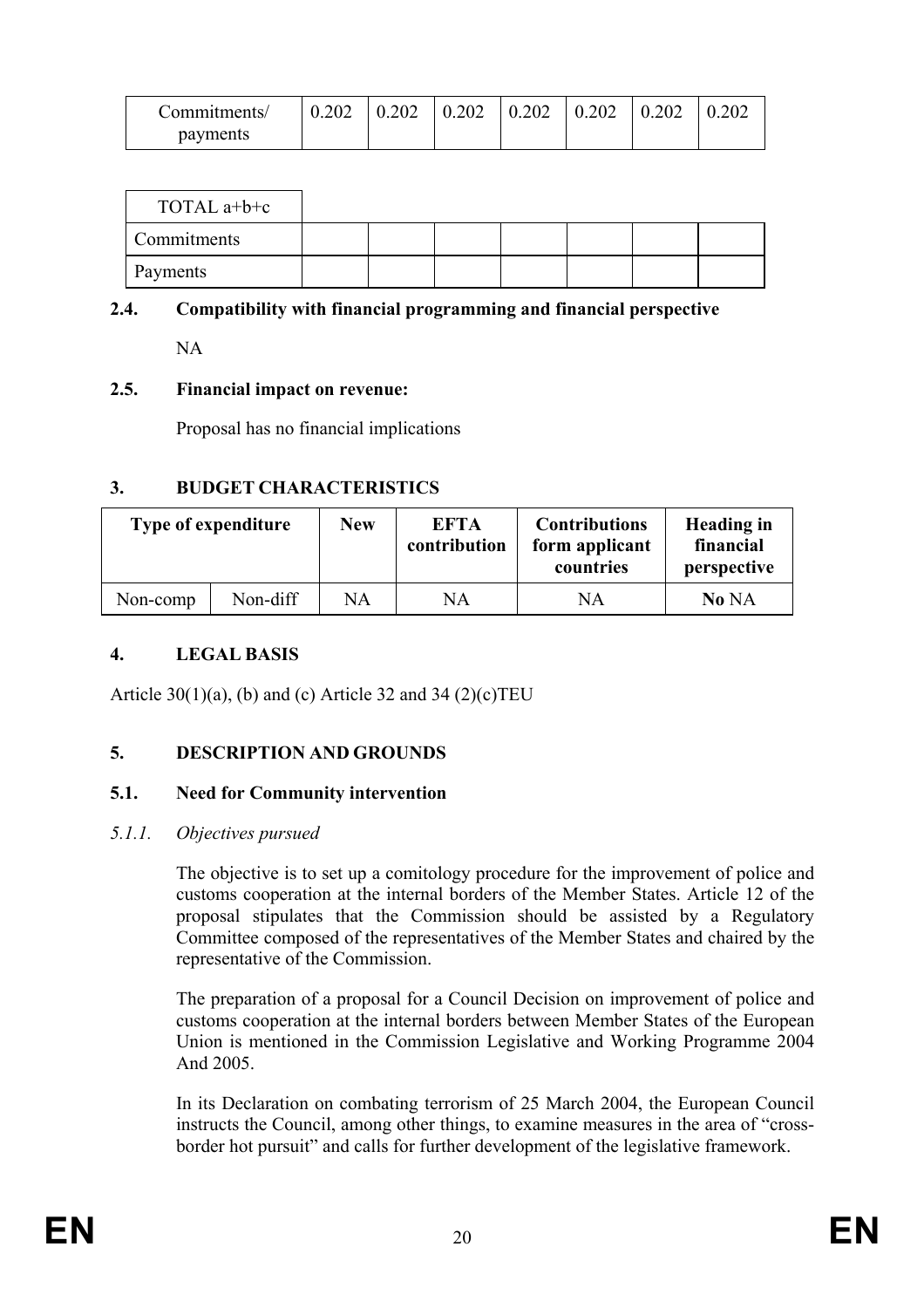## *5.1.2. Measures taken in connection with* ex ante *evaluation*

The Regulatory Committee will have to fulfil its tasks on the basis of the Council Decision on the improvement of police cooperation at the internal borders and on the basis of the input provided by the Member States. At the beginning of its activities, until such time as the proposals contained in the Decision have become operational, the Committee will have to meet more frequently and will need more intensive administrative support to find solutions, for example, in the context of the drafting of model agreements, creation of common structures and evaluation aspects.

### **5.2. Action envisaged and budget intervention arrangements**

The Regulatory Committee should meet regularly, estimated twice a year, to discuss what planning and measures need to be taken in order to implement Article 3 of the Council Decision on improved police and customs cooperation. These meetings will have to be organised and hosted by the Commission

#### **5.3. Methods of implementation**

The Commission will have to invite the representatives of the Member states

## **6. FINANCIAL IMPACT**

### **6.1. Total financial impact on Part B - (over the entire programming period)**

*6.1.1. Financial intervention* 

NA

*6.1.2. Technical and administrative assistance, support expenditure and IT expenditure (commitment appropriations)* 

NA

**6.2. Calculation of costs by measure envisaged in Part B (over the entire programming period)** 

*NA* 

## **7. IMPACT ON STAFF AND ADMINISTRATIVE EXPENDITURE**

The impact on staff and administrative expenditure will be covered in the context of allocation of ressouces of the lead DG in the context of the annual allocation procedure.

The allocation of posts also depends on the attribution of functions and resources in the context of the financial perspectives 2007-2013.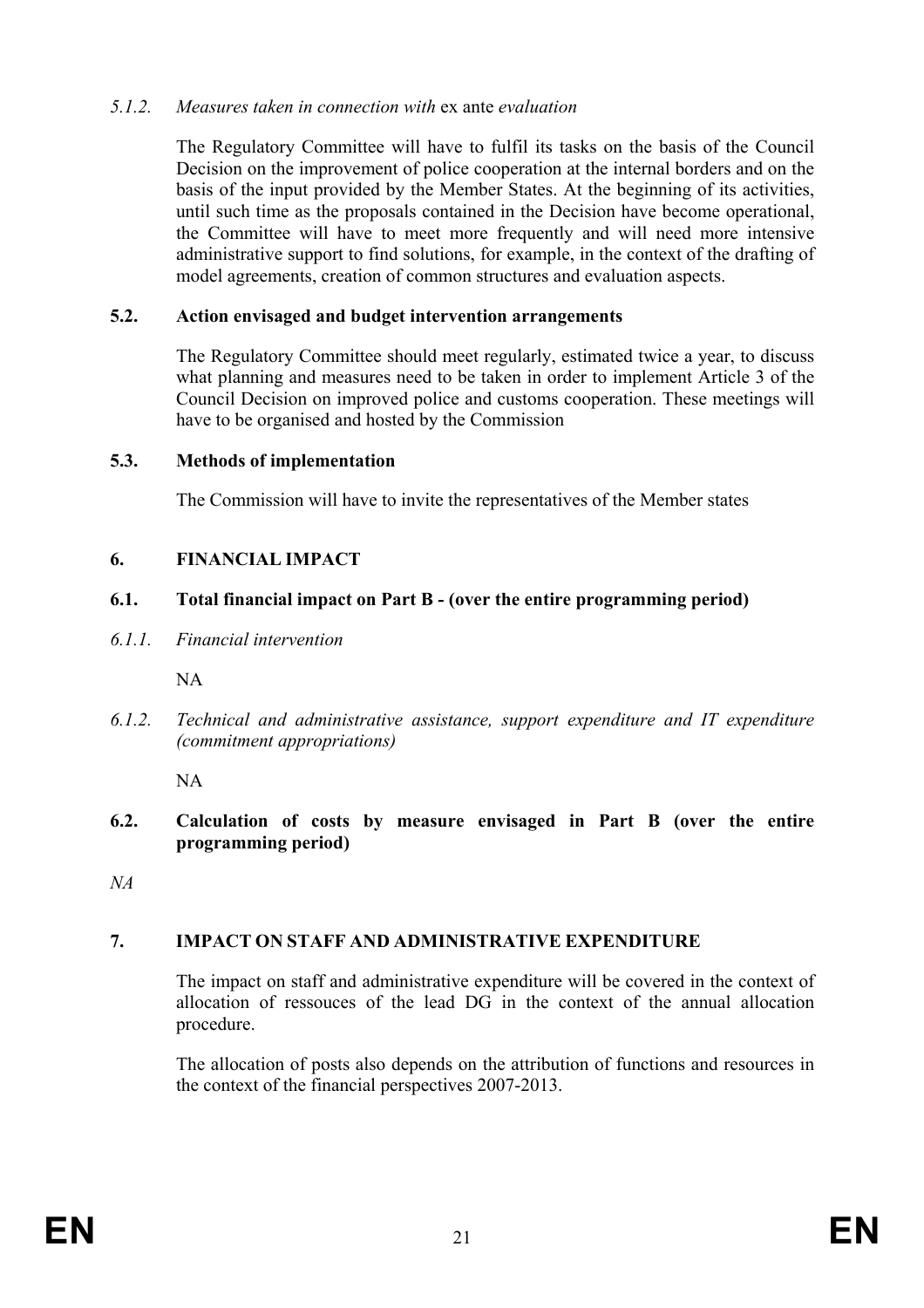### **7.1. Impact on human resources**

| Types of post                   |                         | action using existing and/or additional<br>resources | Staff to be assigned to management of the | Total                                    | Description of tasks deriving from the<br>action                                         |
|---------------------------------|-------------------------|------------------------------------------------------|-------------------------------------------|------------------------------------------|------------------------------------------------------------------------------------------|
|                                 |                         | Number of<br>permanent posts                         | Number of<br>temporary posts              |                                          |                                                                                          |
| Officials or<br>temporary staff | A<br>B<br>$\mathcal{C}$ | 1 B/0.5 A                                            |                                           | 1 <sub>rst</sub><br>year:<br>1B<br>0.5 A | of<br>Gathering<br>and<br>processing<br>information,<br>preparing the Committee meetings |
| Other human resources           |                         |                                                      |                                           |                                          |                                                                                          |
| Total                           |                         |                                                      |                                           |                                          |                                                                                          |

### **7.2. Overall financial impact of human resources**

| Type of human resources      | Amount $(\epsilon)$   | Method of calculation *                    |
|------------------------------|-----------------------|--------------------------------------------|
| Officials<br>Temporary staff | 1rst year:<br>162 000 | 1 X 108 000<br>0.5 X 108 000<br>$= 162.00$ |
| Other human resources        |                       |                                            |
| (specify budget line)        |                       |                                            |
| Total                        | 162.000               |                                            |

The amounts are total expenditure for twelve months.

## **7.3. Other administrative expenditure deriving from the action**

| Budget line<br>(number and heading)         | Amount $\epsilon$ | Method of calculation           |
|---------------------------------------------|-------------------|---------------------------------|
| <b>Overall allocation (Title A7)</b>        | 40.000            | 2 meetings* 27 * 740 $\epsilon$ |
| $A0701 - Missions$                          |                   |                                 |
| $A07030 - Meetings$                         |                   |                                 |
| $A07031 - Compulsory committees$            |                   |                                 |
| A07032 – Non-compulsory committees          |                   |                                 |
| $A07040 - Conferences$                      |                   |                                 |
| $A0705 - Studies$ and consultations         |                   |                                 |
| Other expenditure (specify)                 |                   |                                 |
| Information systems (A-5001/A-4300)         |                   |                                 |
| <b>Other expenditure - Part A (specify)</b> |                   |                                 |
| Total                                       | 40.000            |                                 |

The amounts are total expenditure for twelve months.

Specify the type of committee and the group to which it belongs.